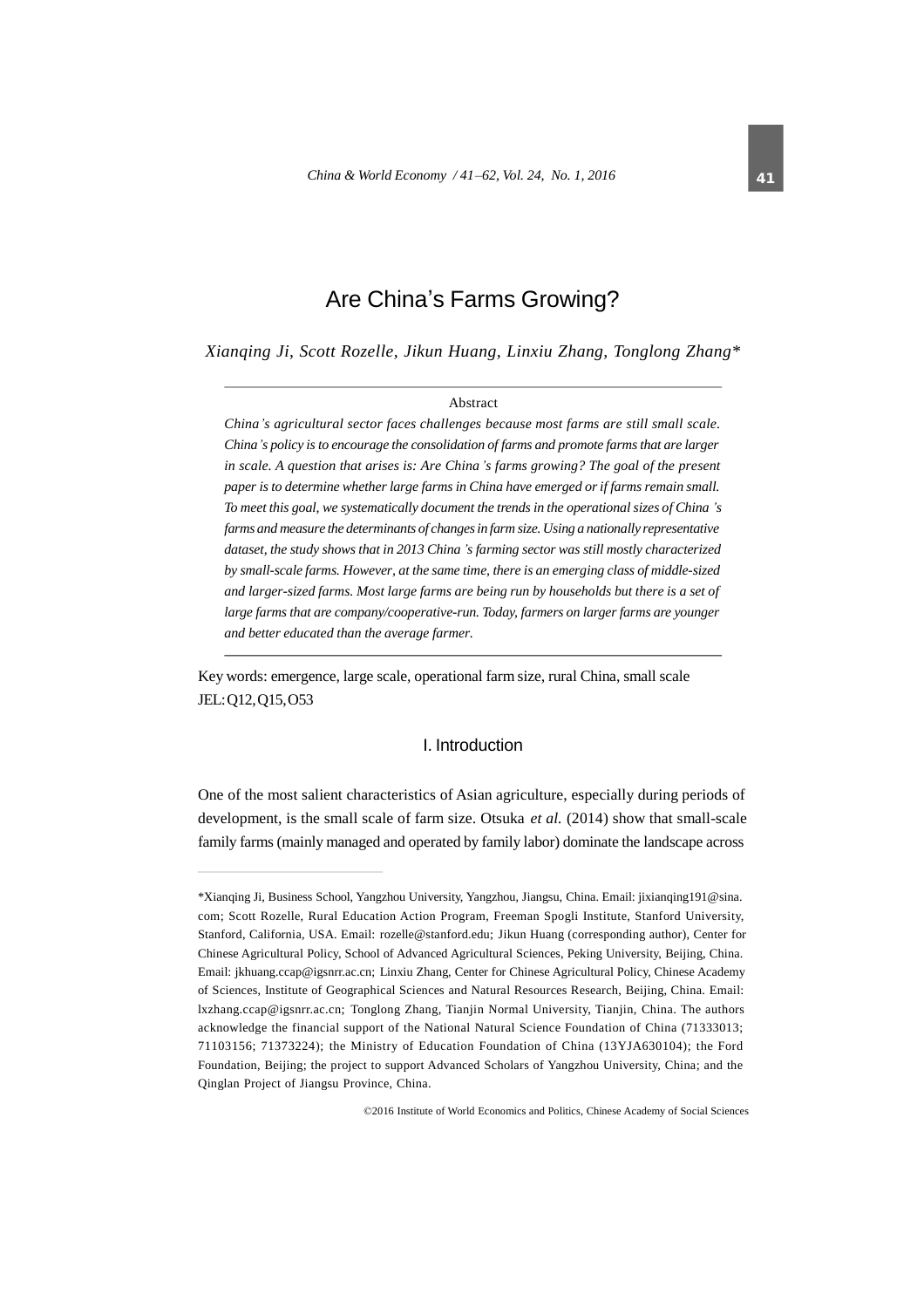Asia. The World Bank's Rural Development Strategy defines smallholders as those with a low asset base, operating less than 2 ha of cropland (Csaki and De Haan, 2003). It is estimated that approximately 87 percent of the world 's 500 million small farms (less than 2 ha) are inAsia and the Pacific region (Hazell *et al.*, 2007). China and India alone account for nearly 300 million small farms.

While there are many advantages to an agricultural system that is based on small farms (Carter, 1984; Lamb, 2003), such an agricultural structure poses challenges on a national scale. For example, it has been argued that it is difficult for small farms to integrate into modern supply chains (Gulati *et al*., 2007; Poulton *et al*., 2010), to adapt to climate change (Ostwald and Chen, 2006) and to deal with market volatility and other risks (Hazell *et al*., 2010; Huang *et al*., 2012). Smallholders have also been shown to use high levels of inputs, such as chemical fertilizers and pesticides, which sometimes have adverse impacts on the environment (Thapa and Gaiha, 2011; Jones and Kimura, 2013).

Another developmental challenge of a small farm-based agricultural structure, especially one based in the context of a rapidly developing economy, is that it is difficult to provide income levels for farm workers that are high enough to attract young, well-educated and innovative farmers (De Janvry and Sadoulet, 2001; Kirstensen and Birch-Thomsen, 2013; Cassidy and McGrath, 2015). The gaps between urban and rural incomes across a large number of countries drive the bias against farming as an occupational choice for young individuals (Yang and Cai, 2003). In many countries, younger and more educated workers are the first to choose to migrate to the cities in search of off-farm jobs (Levy and Wadycki, 1974; de Brauw *et al*., 2002). Because of this trend, rural areas are often populated by older and less educated farmers (Pingali, 1997; Oizumi *et al*., 2006). For example, in 2010, the average age of farmers in Japan was 66 years old and 56 percent of rice farmers were over 70; another 36 percent were between 50 and 70 years old (MAFF, 2010). There is concern by leaders in such countries that having older, less educated farmers could lead to a stagnating agricultural sector and cause a host of developmental, environmental and food security problems (Bennell, 2007; Bezu and Holden, 2014; Folefack, 2015; Qiao et al. 2015).

©2016 Institute of World Economics and Politics, Chinese Academy of Social Sciences Many developing Asian countries have sought to address the perceived problems associated with having small, farm-based agricultural economies by encouraging the consolidation of farms and the emergence of larger-scale farm enterprises, although, at best, these countries have met with mixed success. For example, Japan has had policies encouraging farm consolidations for more than 50 years; unfortunately, farm sizes in Japan today are still only marginally larger than when these policies were implemented (MAFF, 2012). The same patterns are repeating themselves in other East Asian economies, such as Korea and Taiwan (Kuo, 2014; Seo, 2014). Policies in these countries/regions that have tried to increase the scale of farming have largely failed as the average sizes of farms are still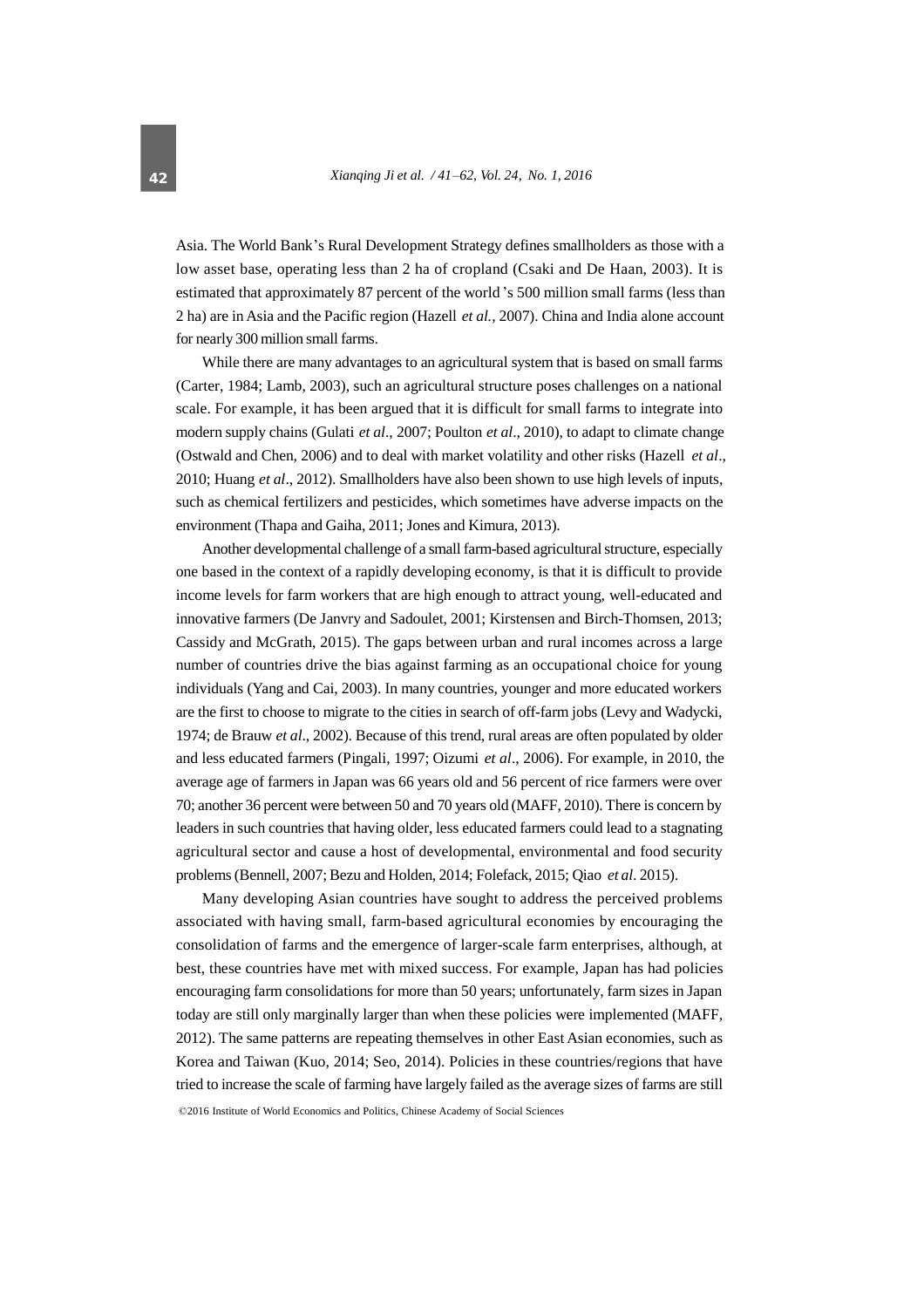small and only marginally larger than they were decades ago.

The literature on China's agriculture shows that the nation is following the pattern of its neighbors in East Asia: at least during the early period of economic development (the 1980s to the early 2000s). When China was still a poor economy, its farming sector was characterized by small-scale farms. In 1985, the average farm size in China was only 0.7 ha (Huang *et al*., 2012). In 2000, the average farm size had actually fallen to 0.55 ha (NSBC, 2011).

Due in part to the small scale of farms, as China's economy began to modernize and employment off the farm became available, farming resembled the struggling agricultural sectors that characterized the rest of East Asia. Income inequality between farmers and non-farmers increased significantly between the 1980s and the 2000s(Rozelle *et al*., 2005). Over this period, there was little incentive for rural individuals to work on the farm, especially for younger and more educated individuals. In the mid-2000s, for example, only 6 percent of individuals in the labor force between the ages of 18 and 35 were farming full time (Huang *et al.*, 2012).At the same time, the common perception of those still engaged in farming was that the on-farm labor force was mostly made up of elderly men and middle-aged women (Zhang *et al*., 2004). International research suggests that small and fragmented farming systems cause a number of problems, including issues related to food safety (Huang *et al*., 2008), the absence of innovation in the agricultural sector (Ghadim and Pannell, 1999), low investment by farmers and the private sector (Wiggins *et al*., 2010), and rising imports and falling food security (Masters *et al*., 2013).

In the 2000s, as China moved into the ranks of upper-middle income countries, leaders began to consider policies to manage agriculture, focusing in particular on how to expand the scale of farming. For example, China's government enacted the *Rural Land Contracting Law* (2003) and the *Property Law* (2007) to intensify the protection of land rights, to permit transfers of lands between households and to promote land consolidation (Li, 2003). In 2014, the central government released a new policy aimed explicitly at expanding the operational size of farms as a way to improve agricultural efficiency and raise the income of farmers (Chen *et al.*, 2015; Shen, 2015). The Ministry of Agriculture has determined the expansion of farm size to be one of its main goals in the upcoming 13th Five-year Plan.<sup>1</sup>

However, evidence of the success of these policies at expanding farm size is lacking. To our knowledge, there has been no academic paper published using data from after 2010. We believe that 10 years is the minimum amount of time that it would take for the effects of the farm scale policy initiatives of the early 2000s to manifest, and, therefore, the results of

<sup>1</sup>See: <http://finance.sina.com.cn/china/20150807/085722903392.shtml?qq-pf-to=pcqq.c2c> .

<sup>©</sup>2016 Institute of World Economics and Politics, Chinese Academy of Social Sciences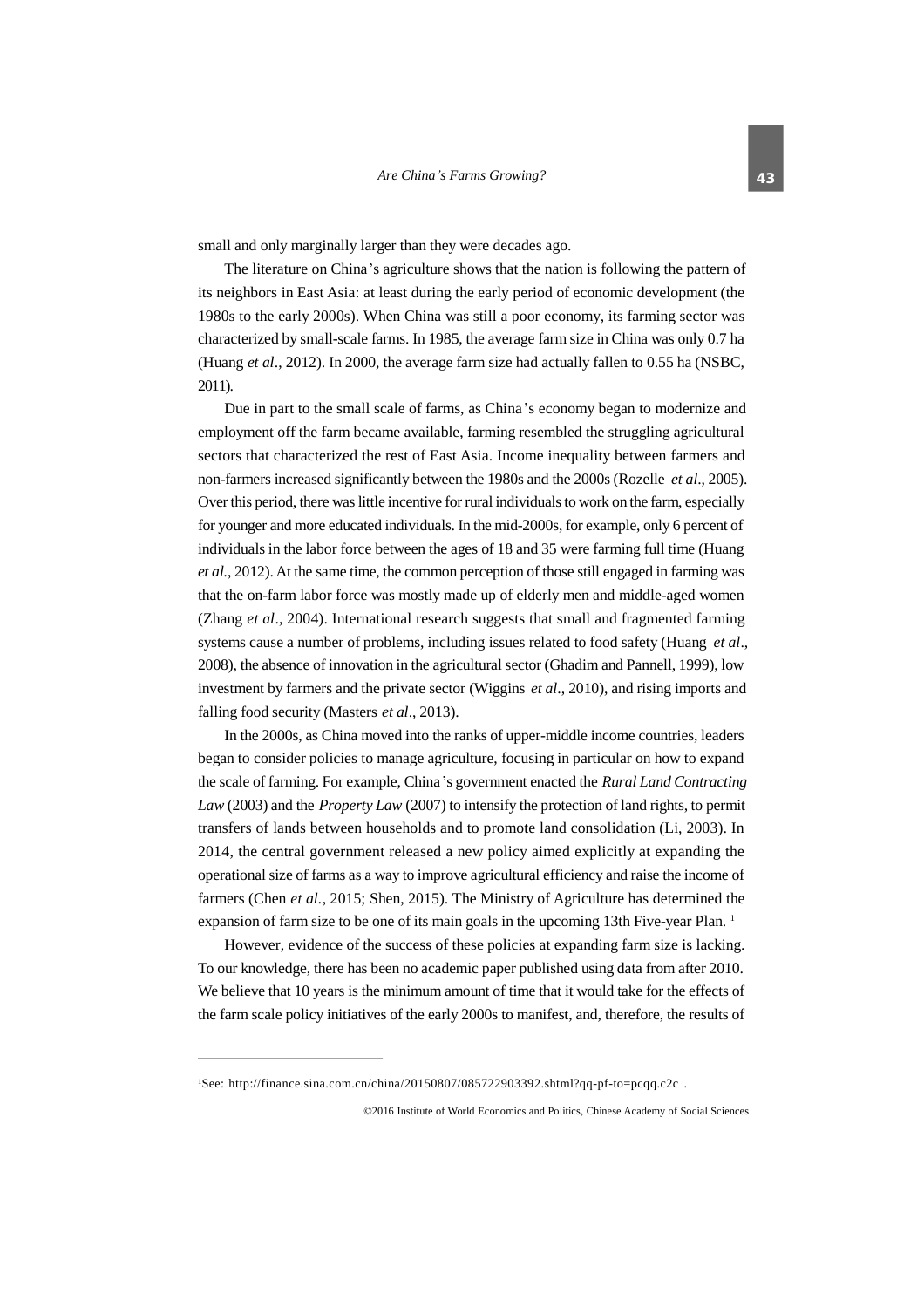the previous research on this topic cannot speak to the current situation of China 's agricultural sector.

Recently, there have been a number of reports in the media of successes in expanding farm size and increasing the income of farmers (Xu and Yin, 2010; Chen and MOA, 2013; Tan, 2013; Song, 2014). However, the evidence presented by these sources is anecdotal at best. Without empirical studies on this topic using large-scale representative data collected within recent years, many questions concerning the effect of farm size are left unanswered. In particular, little is known about the current operationalsize of farms in China and whether there has, indeed, been an increase or decrease in farm size in recent years. In addition, research is warranted on the scale of large farms and the exact nature of their ownership (i.e. are the large-scale farms household-run, company-run or run under some other form of ownership, such as a cooperative).

The purpose of the present paper is to examine whether there is a new reality in China 's farming sector in terms of the emergence of large-scale farming. We attempt to do this by examining whether there has been any serious movement towards the emergence of large farmssince the implementation of new policies in 2000. To meet this goal, the present paper has several specific objectives. First, we will systematically document the empirical trends of the operational sizes of China's farms over the past decade. In doing so, we will also seek to identify who is becoming involved in operating larger farms in contemporary China. In addition, we will measure the determinants of the operational farm size and seek a better understanding of the decisions of farmers concerning farm size.

The rest of the paper is structured as follows. Section II describes the data used in this paper. Section III documents the trends of China 's operational farm size from 2007 to 2013. Section IV provides the descriptive statistics of typical farmers and explores the methodology and the results of the estimation from the regression analysis. Section V concludes.

## II. Data

Our main data source isthe 2008 and 2014 China Rural Land Survey (henceforth, 2008/2014 CRL Survey). This survey was run by the authors in collaboration with colleagues at the Center for Chinese Agricultural Policy at the Chinese Academy of Sciences (CCAP-CAS). In this survey, 60 villages were randomly selected from 30 towns in 15 counties located in five provinces. The fieldwork team was comprised of staff members from CCAP-CAS and 30 graduate students and research fellows. This fieldwork team chose the sample and implemented the survey.

The sample villages were selected following a detailed protocol. First, five provinces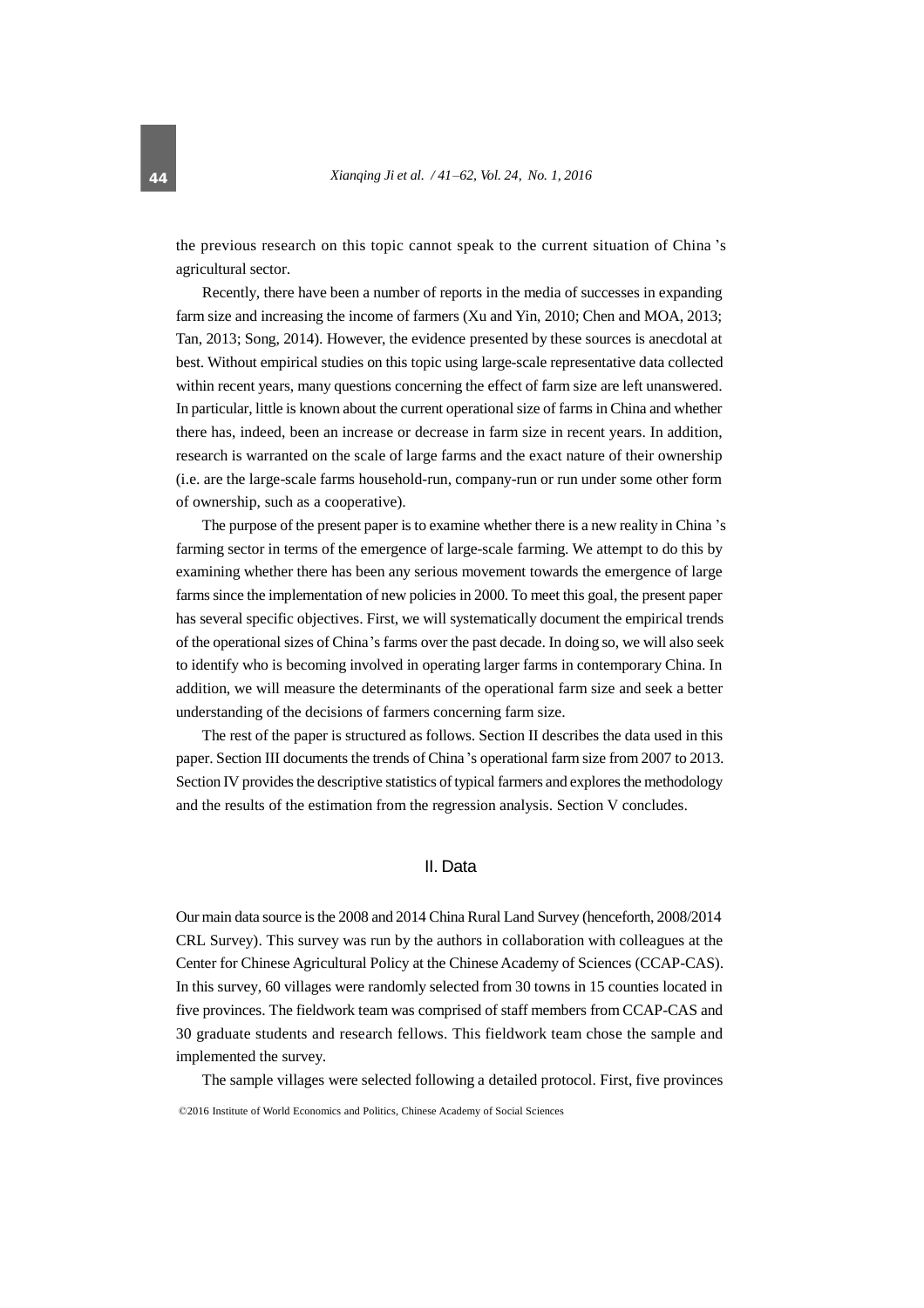were each randomly selected to represent five of China 's major agro-ecological zones: Jiangsu in the eastern coastal region; Sichuan in the south-west; Shaanxi in the northwest; Hebei in the central region; and Jilin in the north-east. Next, 3 counties were selected from each province, 1 from each tercile from a list of counties arranged in descending order according to per capita gross value of industrial output (GVIO). <sup>2</sup> GVIO was used because this measure has been shown to be one of the best predictors of the standard of living and development potential and is often more reliable than net rural per capita income (Rozelle, 1996).

After the counties were selected, the sampling protocol continued to systematically create a representative sample. Within each county, the survey team chose 2 townships, one from each half of a list of townships arranged in descending order of per capita GVIO. Finally, within each township, the survey team chose 2 villages, following the same procedure as the township selection. In each village, 20 sample households were randomly chosen from each village using the village's hukou roster. In total, 1200 households were surveyed. Because of data problems with 1 household, in the end we collected valid information on 1199 households.

In the 2014 survey we went back to the same villages that were surveyed in 2008. Survey questionnaires in both rounds of surveys were kept as similar as possible. Because of attrition in the second round (mainly due to households moving out of the village and deaths of several of the elderly respondents), we collected valid information on 1163 households, which are included as a part of our household-level data.

Our analysis makes use of these household-level data to create two datasets, which we refer to as our *full dataset* and our *true panel dataset*. In part of our analysis, we use our full dataset, which includes the full samples from both waves (1199 households in 2008 and 1163 households in 2014). From these two waves of data, we also constructed a true panel dataset. This dataset includes 916 households due to the fact that we had to drop a number of households that could not be compared over time. Specifically, we excluded households that belonged to any one of the following groups: households that divided up property and "split their household" (in Chinese, fenjia) between 2007 and 2013 (due to reasons such as marriage or the death of a family member); households that had any missing records of land property by plot (e.g. own land, renting-in land and renting-out land); and households that had any missing records of off-farm employment status.

<sup>2</sup>Specifically, we divided the list of all counties into groups of three: the richest one-third (or top tercile) in terms of income/GVIO; the group of counties that were in the middle one-third of the income/GVIO distribution (second tercile); and the poorest one-third (or third tercile). We then randomly selected 1 county from each tercile.

<sup>©</sup>2016 Institute of World Economics and Politics, Chinese Academy of Social Sciences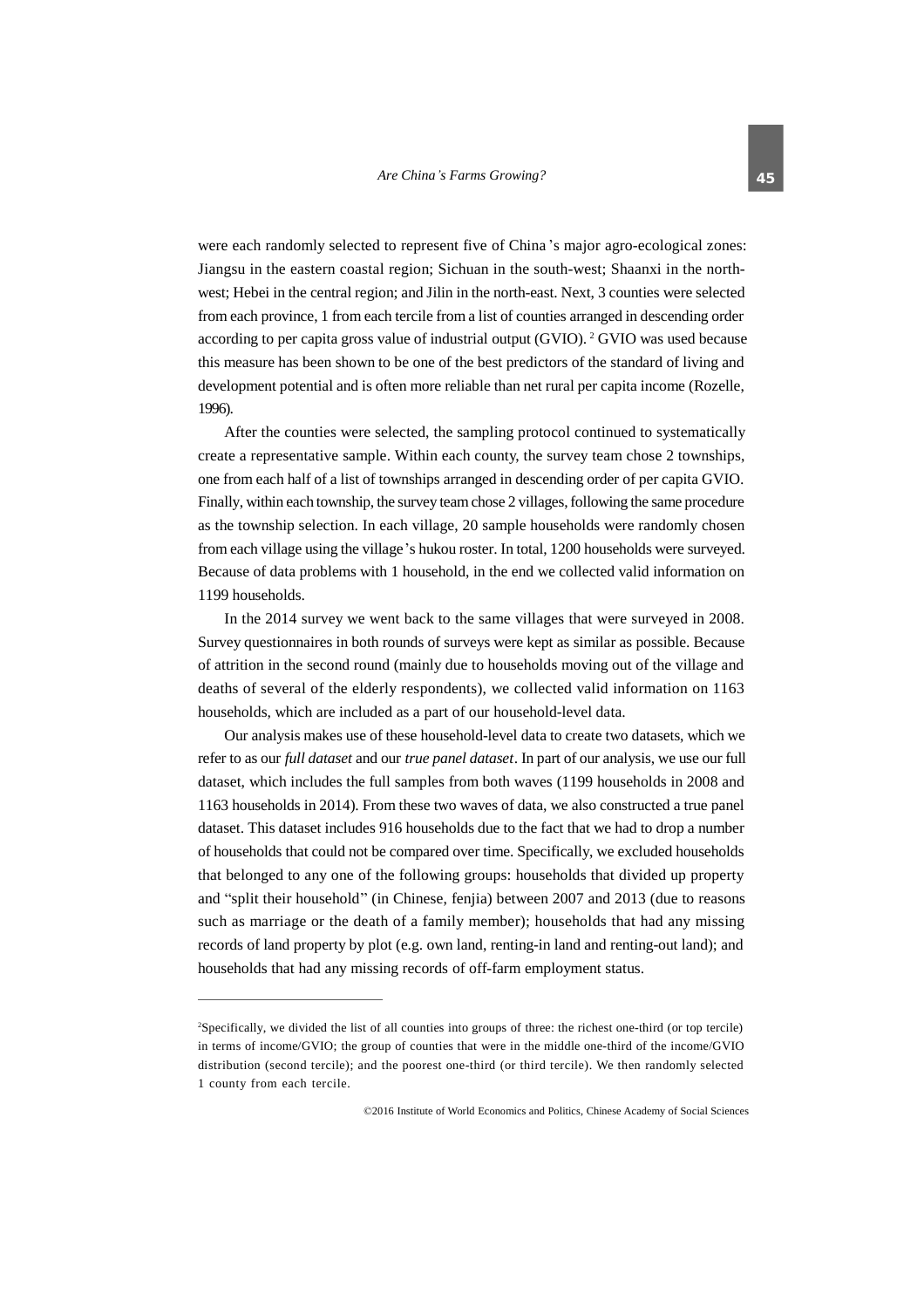At the same time as the household-level data collection, enumerators also executed a village-level survey form. This survey asked questions of the village leader and village accountant and, where possible, solicited village records. In total we collected 60 village forms in 2008 and 60 village forms in 2014. In the rest of the paper this is referred to as the *village-level data*.

## 1. Household-level Variable Definition

Using our household-level data, we created our main outcome variables: operational farm size, contracted farm size and land rental activities. To create these variables, we relied on information collected from the "cultivated land" block of the household survey form. To obtain information on the total amount of cultivated land that a household contracted-in, we asked the household to count each plot that the village assigned to him/her for cultivation. Where possible, this total was verified by the contract land that was specified in a villager 's contract. We then asked the farmer-respondent to tell usthe size (in mu) of every contractedin plot. The sum of the sizes of the individual contract plots became our measure of *contract farm size*. In the paper, we convert mu into hectares by multiplying by a factor of  $15$  ( $15 \text{ mu} = 1 \text{ ha}$ ).

We also used the same block of data to produce estimates of *operational farm size* and *net rented farm size*. After enumerating each of the contracted-in plots of a respondent, we asked if any of them was rented out (henceforth, *rented-out land*). We also asked if beyond the contracted-in cultivated land, did the farmer rent in land from other farmers ( *rented-in land*). The difference between the sizes (measured in hectares) of all of the *rented-out land* plots and the size of all of the *rented-in land* is *net rented farm size. Operational farm size* (measured in hectares) is just *contract farm size* plus *net rented farm size*.

The household-level dataset was also used to create a series of variables that we can use as measures of the characteristics of the sample households and the head of the household. Specifically, we measured the household *head's age* (in years) and the household's *highest education* level (measured as the highest level of education attained among the household members and reported in years). We also asked the household head if he/she was involved with working on the household 's own farm (*head works on farm*;  $yes = 1$ ; no  $= 0$ ). The household-level dataset was also used to produce measures of the *share of household members that work off farm* which is calculated by the number of household members that work off farm divided by the size of the household (measured as the sum of all core household members and other individuals that resided in the household during the survey year for more than 3 months).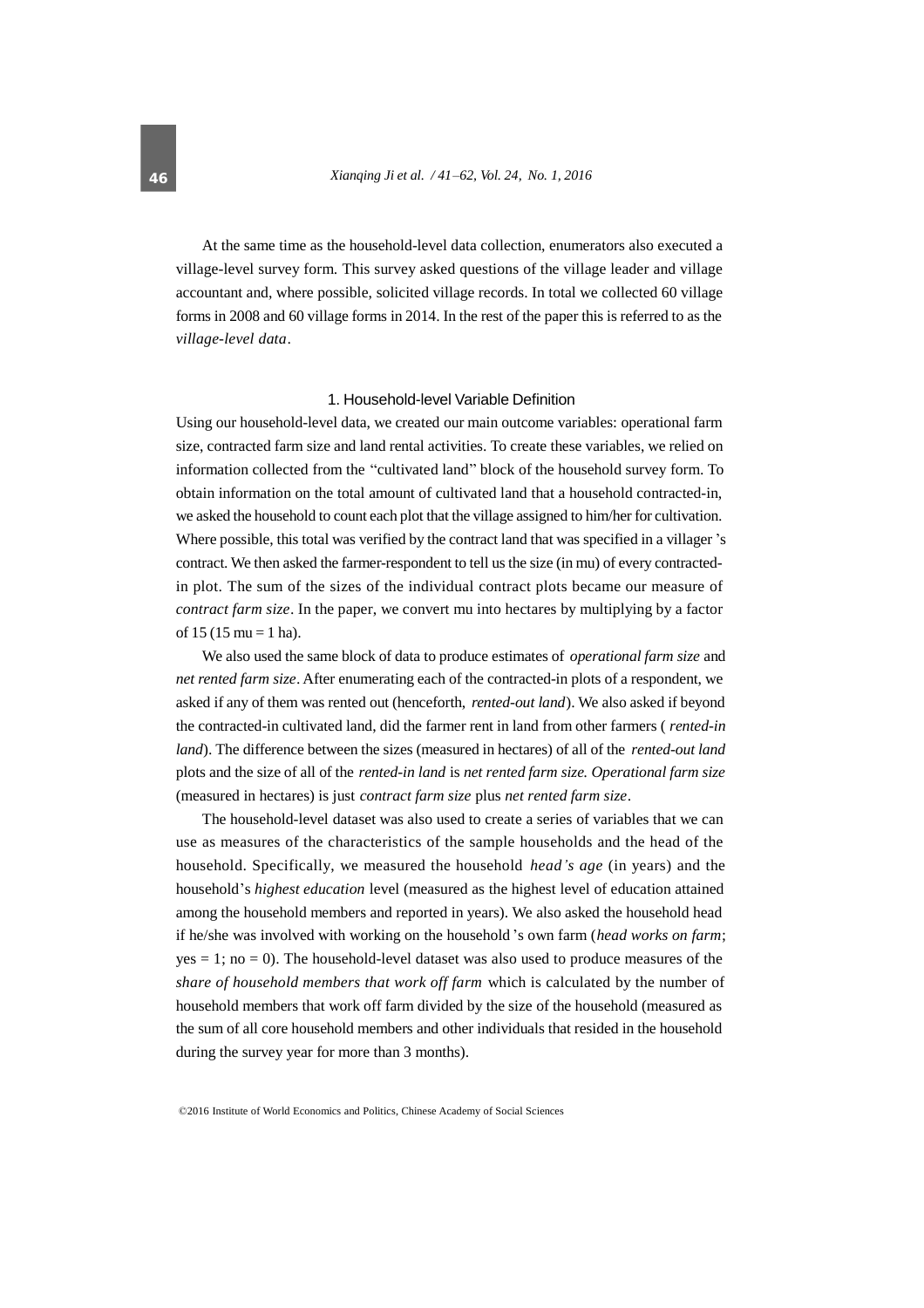## 2. Village-level variable definition

The village-level dataset was used to create five variables that are used in the analysis. Village accountant records were used to obtain measures of average *village land endowment per household* (in hactares) and *village net income per capita* (in thousands of yuan). Village leader interviews produced information that was used to create variables on the *distance from village office to the nearest asphalt road* (in kilometers) and the *number of enterprises* in the village (each). Finally, we also used data from the 2008 and 2014 villagelevel surveys to create a variable called *forested land per household* as a measure of unarable land within each village.

## III. Change of Operational Farm Size in China, 2007–2013

## 1. Household-level Changes in Operational Farm Size

According to our data, although the scale of farming in China has been increasing, this increase has been occurring at a modest rate. Using all households in our sample, <sup>3</sup> data from the full dataset show that the average operational size of a farm was 0.59 ha in 2007. By 2013, the average operational size of a farm had risen to 0.62 ha (Table 1, row 1, columns 1 and 2). In percentage terms, the increase in size of operational farms must be characterized as best as "modest." Between 2007 and 2013, the operational size of China 's farm on

| Province     |      |                       | All households       |      | Households with farming |                       |                      |                |  |
|--------------|------|-----------------------|----------------------|------|-------------------------|-----------------------|----------------------|----------------|--|
|              |      | Operational farm size | Number of households |      |                         | Operational farm size | Number of households |                |  |
|              | (ha) |                       | (n)                  |      | (ha)                    |                       | (n)                  |                |  |
|              | 2007 | 2013                  | 2007                 | 2013 | 2007                    | 2013                  | 2007                 | 2013           |  |
| Sample total | 0.59 | 0.62                  | 1199                 | 1163 | 0.64                    | 0.68                  | $1105^{\circ}$       | $1056^{\rm b}$ |  |
| Jiangsu      | 0.45 | 0.42                  | 239                  | 240  | 0.49                    | 0.50                  | 217                  | 201            |  |
| Sichuan      | 0.22 | 0.22                  | 240                  | 232  | 0.24                    | 0.24                  | 223                  | 215            |  |
| Shaanxi      | 0.48 | 0.47                  | 240                  | 230  | 0.49                    | 0.47                  | 236                  | 227            |  |
| Jilin        | 1.25 | 1.38                  | 240                  | 227  | 1.41                    | 1.56                  | 214                  | 202            |  |
| Hebei        | 0.53 | 0.61                  | 240                  | 234  | 0.59                    | 0.67                  | 215                  | 211            |  |

Table 1. Change of Farm Size in Rural China, 2007 and 2013

Note: <sup>a</sup>7.8 percent non-farming households in 2007. b9.2 percent non-farming households in 2013.

<sup>&</sup>lt;sup>3</sup>In 2007, of the 1199 households in the sample, 94 households did not engage in farming. In other words, 7.8 percent of the households in the sample were non-farming households. In 2013, the share rose slightly. In 2013, of the 1163 households in the sample, 107 households did not engage in farming. Hence, 9.2 percent of households in the sample were non-farming households.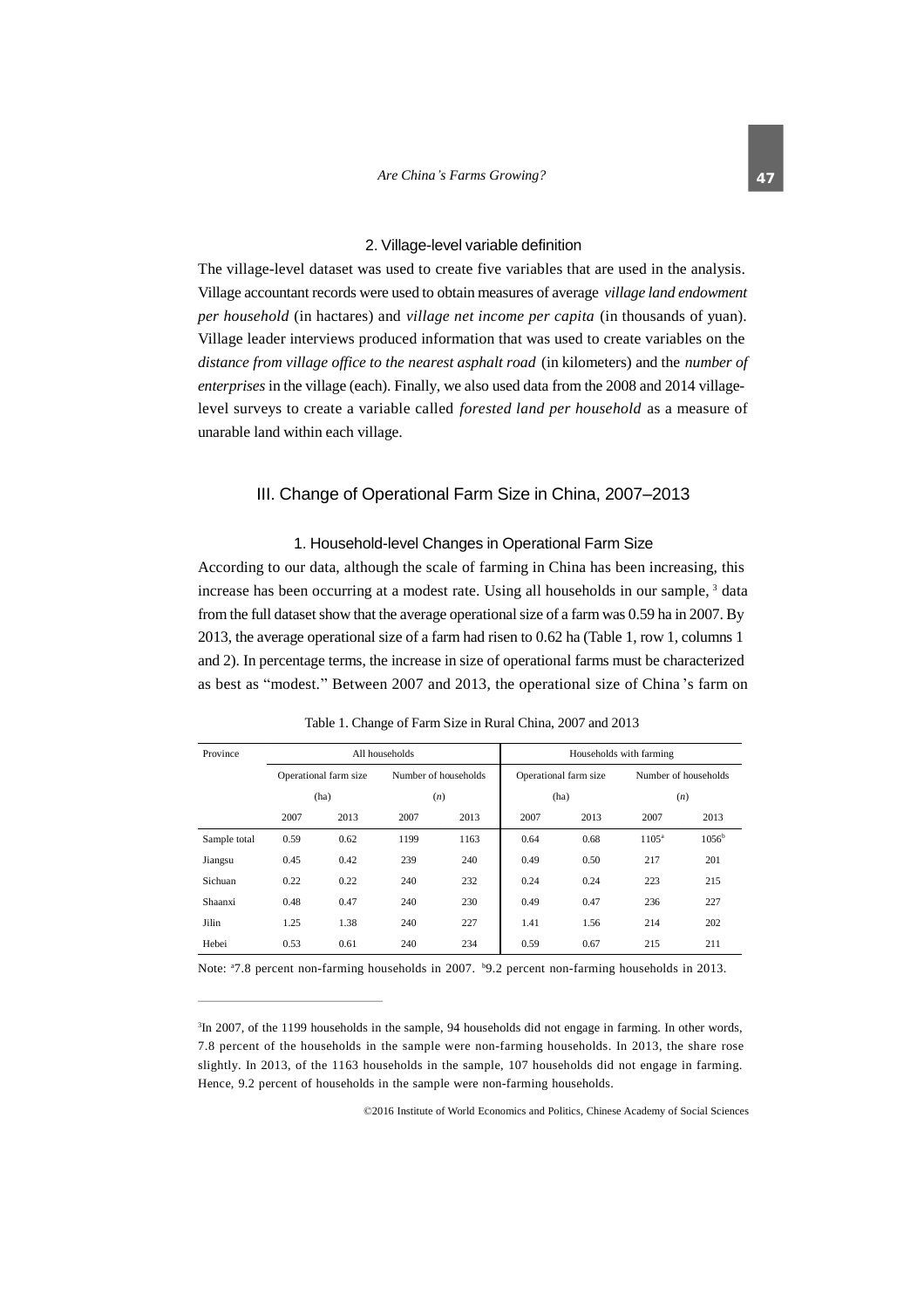average rose by around 5 percent or 0.03 ha. In short, this can be considered modest because, on average, farm scale is rising (which was different than the situation in the 1980s and 1990s in China, where farm size was falling, and which also was different to the case in other East Asian countries, as discussed above), but, in no way can this be considered a systematic shift towards large-scale farming for the typical farming household.

Due to concerns that using the full sample may underestimate our results we remove the non-farming households from our sample and find that the measured operational farm size trends are roughly the same. According to our data, of the 1199 households in the 2007 sample, 7.8 percent were non-farming families. In 2013, of the 1163 households in our sample, 9.2 percent were non-farming families. Therefore, while the share of non-farming households rose between 2007 and 2013, the rise was only modest (1.4 percentage points). When we remove these households from the dataset, the average size operational farm is 0.64 ha for 2007 and 0.68 ha for 2013 (a rise of approximately 6 to 7 percent). Hence, even controlling for the influence of non-farming households, farm size appears to have only increased modestly between 2007 and 2013. Our findings are likely truly nationally representative as our measures of operational farm size are close to those that are calculated with data released by the State Council. According to the State Council's official website, China's average operational farm size was around 0.6 ha in 2013. <sup>4</sup>

While the rise of operational farm size has been modest, when we disaggregate our results in terms of villages, we find that there are two distinct patterns in the change of operational farm size between 2007 and 2013.According to our data, 32 villages(53 percent) experienced a fall in the operational sizes of their farms between 2007 and 2013. In these 32 villages, farm size fell by 0.09 ha on average. In contrast, operational farm size rose in 28 villages (47 percent) during the same period. In these 28 villages, the operational size of the farm rose by 0.2 ha.

Next, we seek to determine what types of villages experienced increases and decreases in operational farm sizes over the past several years. To do so, we use our village-level data  $(n = 60)$  to examine what village characteristics are associated with changes in operational farm sizes between 2007 and 2013.

According to our data, between 2007 and 2013 there is a clear correlation between changes in the operational size of a village 's average farm and changes in the village 's forested area. Specifically, the average size of a village 'sforested land in the 32 villages that experienced falling operational farm sizes actually rose by 0.75 ha per household (Table 2, panel A, row 1, column 7). In contrast, in the 28 villages that experienced rising operational

<sup>4</sup>See: [http://www.gov.cn/gongbao/content/2014/content\\_2644805.htm](http://www.gov.cn/gongbao/content/2014/content_2644805.htm) .

<sup>©</sup>2016 Institute of World Economics and Politics, Chinese Academy of Social Sciences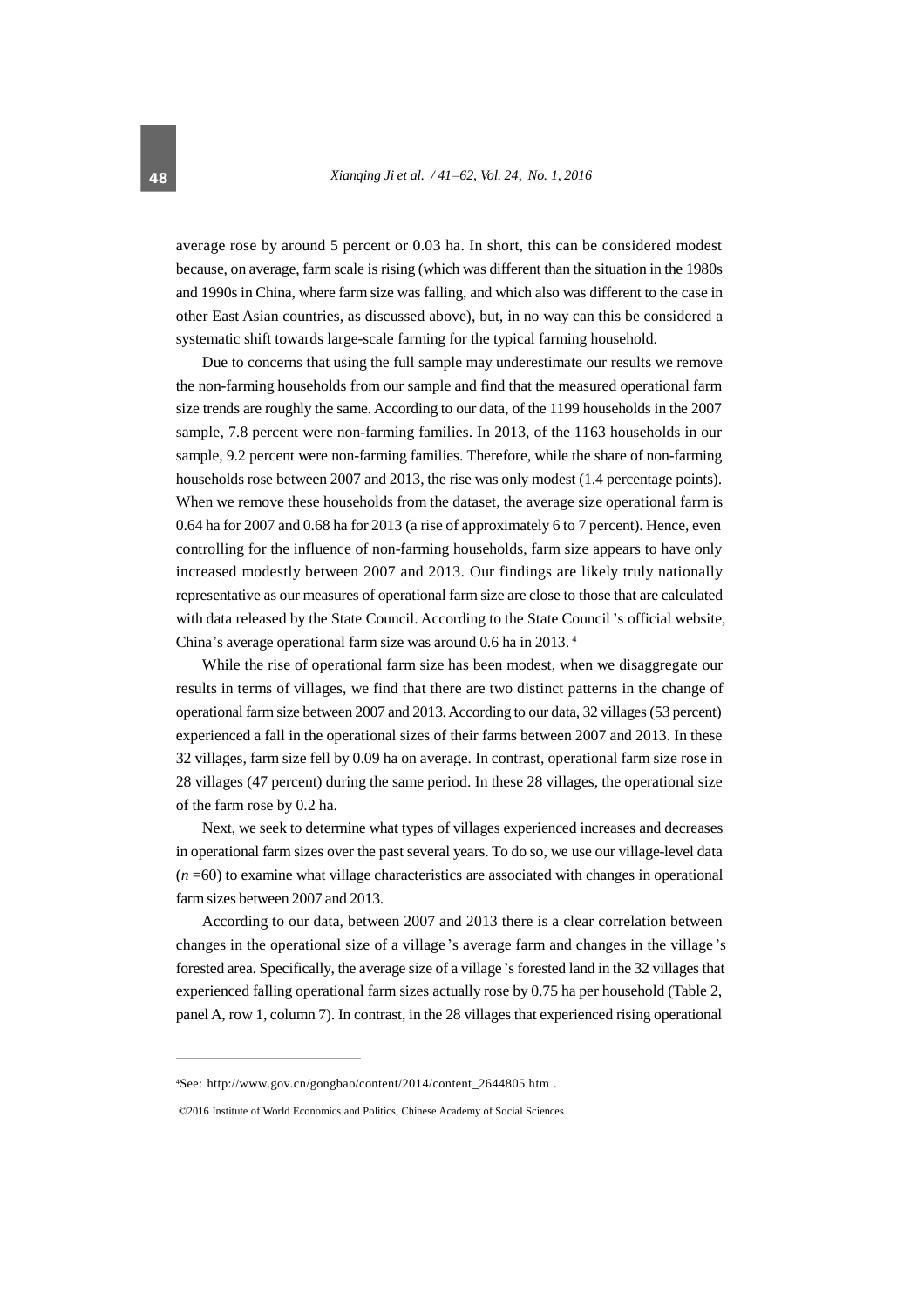|                                                        | Forested land<br>(ha) |      | Number of  |      | Forested land per household |      |                   |
|--------------------------------------------------------|-----------------------|------|------------|------|-----------------------------|------|-------------------|
|                                                        |                       |      | households |      | (ha)                        |      |                   |
|                                                        | 2007                  | 2013 | 2007       | 2013 | 2007                        | 2013 | <b>Difference</b> |
| Panel A: 60 villages                                   |                       |      |            |      |                             |      |                   |
| Villages that had decreased operational farm size (32) | 207                   | 375  | 405        | 479  | 0.62                        | 1.37 | 0.75              |
| Villages that had increased operational farm size (28) | 165                   | 141  | 434        | 573  | 0.66                        | 0.58 | $-0.08$           |
| Panel B: 56 villages <sup>a</sup>                      |                       |      |            |      |                             |      |                   |
| Villages that had decreased operational farm size (31) | 211                   | 383  | 405        | 453  | 0.63                        | 1.41 | 0.78              |
| Villages that had increased operational farm size (25) | 180                   | 158  | 418        | 438  | 0.73                        | 0.65 | $-0.08$           |

## Table 2. Characteristics of Villages with Increasing and Decreasing Operational Farm Sizes, 2007 and 2013

Note: "The sample villages do not include the four villages that were involved in mergers between 2007 and 2013.

farm sizes, the average size of the village's forested land decreased (Table 2, panel A, row 2, column 7).<sup>5</sup> In short, villages that experienced changes in the average operational size of their farms appear to have experienced offsetting changes in their village 's forested area.

While we cannot tell from our data, the changes in the allocation between forested and cultivated land may occur for a number of reasons. For example, the implementation of China's Conservation SetAside Program(or Grain for Green [Uchida *et al.*, 2005]) aimed to increase forested area at the expense of cultivated area. Apart from Grain for Green, the emergence of local agricultural economies may have induced changes in village land allocations. It is possible that in certain areas farmers moved away from cultivating hilly, terraced land in row crops or moved into orchards or other tree crops/forest activities, which are both changes that could result in a decrease in cultivated area.

Although farm size has not risen dramatically for the average household, there is a rise

<sup>5</sup>Furthermore, in performing the analysis on the relationship between operational farm size and forested area, we discovered that in the case of 4 villages overall area (and the overall number of households) rose due to the fact that the 4 villages were part of a village merger initiative (in which 2 or more villages in a town are combined into 1, often doubling the number of households and cultivated area in village-level statistics). As part of a robustness check, we re-did our analysis on forested land per household using data excluding the 4 villages that were involved in mergers between 2007 and 2013. According to our data (Table 2, panel B, rows 3 and 4, column 7), the results from the data without the 4 villages are almost the same as the results with the 4 villages (the results reported immediately above). From 2007 to 2013, the average area of forested land in the 31 villages that experienced falls in operational farm sizes rose, while the average area of forested land in the 25 villages that experienced rises in operational farm size decreased.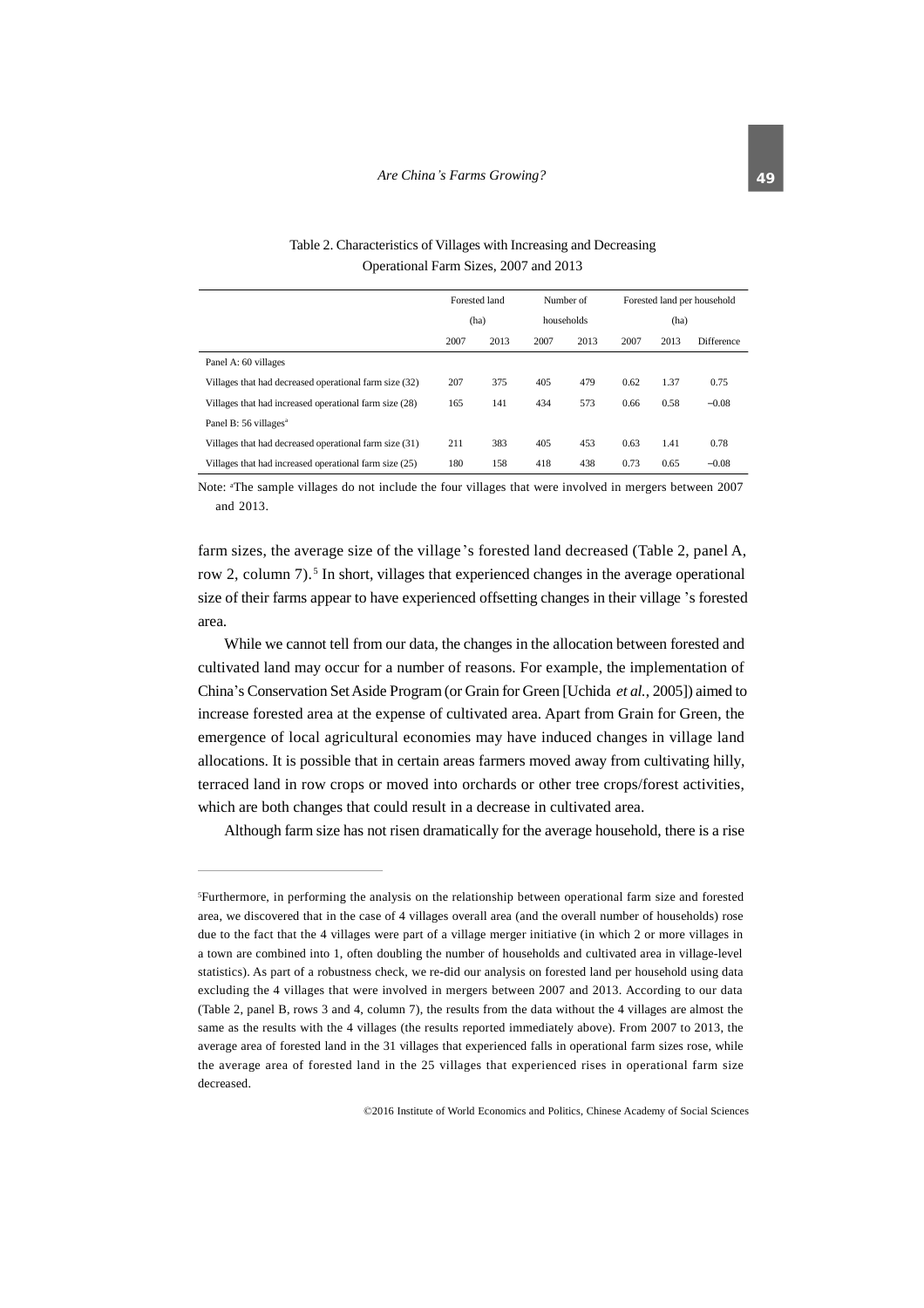|               | (0, 0.1]       |           | (0.1, 0.5] |           | (0.5, 2]   |           | (2, 4]         |           | (4 ha and larger) |           |                  |
|---------------|----------------|-----------|------------|-----------|------------|-----------|----------------|-----------|-------------------|-----------|------------------|
| Province      | Households     | Average   | Households | Average   | Households | Average   | Households     | Average   | Households        | Average   | $\boldsymbol{N}$ |
|               | (n)            | farm size | (n)        | farm size | (n)        | farm size | (n)            | farm size | (n)               | farm size |                  |
|               |                | (ha)      |            | (ha)      |            | (ha)      |                | (ha)      |                   | (ha)      |                  |
| Panel A: 2007 |                |           |            |           |            |           |                |           |                   |           |                  |
| Sample total  | 99             | 0.06      | 560        | 0.28      | 393        | 0.96      | 47             | 2.7       | 6                 | 5.57      | 1105             |
| Jiangsu       | 11             | 0.07      | 119        | 0.32      | 86         | 0.76      | $\mathbf{1}$   | 2.67      | $\boldsymbol{0}$  | 0.00      | 217              |
| Sichuan       | 50             | 0.06      | 153        | 0.24      | 20         | 0.64      | $\bf{0}$       | 0.00      | $\boldsymbol{0}$  | 0.00      | 223              |
| Shaanxi       | 18             | 0.07      | 143        | 0.28      | 73         | 0.94      | $\,2\,$        | 2.43      | $\boldsymbol{0}$  | 0.00      | 236              |
| Jilin         | 16             | 0.04      | 40         | 0.26      | 109        | 1.28      | 43             | 2.72      | 6                 | 5.57      | 214              |
| Hebei         | $\overline{4}$ | 0.06      | 105        | 0.32      | 105        | 0.86      | $\,1$          | 2.27      | $\boldsymbol{0}$  | 0.00      | 215              |
| Panel B: 2013 |                |           |            |           |            |           |                |           |                   |           |                  |
| Sample total  | 126            | 0.06      | 512        | 0.28      | 362        | 0.92      | 40             | 2.71      | 16                | 6.65      | 1056             |
| Jiangsu       | 24             | 0.04      | 93         | 0.34      | 81         | 0.72      | $\overline{c}$ | 2.17      | $\,1$             | 5.20      | 201              |
| Sichuan       | 46             | 0.05      | 152        | 0.25      | 17         | 0.64      | $\bf{0}$       | 0.00      | $\boldsymbol{0}$  | 0.00      | 215              |
| Shaanxi       | 30             | 0.06      | 128        | 0.27      | 66         | 0.94      | 3              | 2.92      | $\mathbf{0}$      | 0.00      | 227              |
| Jilin         | 20             | 0.05      | 37         | 0.24      | 97         | 1.34      | 35             | 2.72      | 13                | 6.08      | 202              |
| Hebei         | 6              | 0.08      | 102        | 0.31      | 101        | 0.86      | $\mathbf{0}$   | 0.00      | $\,2$             | 11.10     | 211              |

Table 3. Operational Farm Size in Rural China (Sample Size, *n* and ha), 2007 and 2013

in the number of large farms within our study period (Table 3). According to our data, the number of farms with operational sizes greater than 4 ha more than doubled, increasing from 6 households in 2007 to 16 households in 2013 (Table 3, rows 1 and 7, column 9). In terms of farms with operational sizes greater than 2 ha, the number of households also rose slightly, increasing from 53 in 2007 to 56 in 2013 (Table 3, rows 1 and 7, columns 7 and 9).

Significant variations exist between provinces in regards to the change in the number of large farms between 2007 and 2013 (Table 3, rows 2 –6 and rows 8–12). By far, the largest rise in the number of operational farms larger than 4 ha was observed in Jilin Province (from 6 households in 2007 to 13 households in 2013). The number of large farms also rose in Hebei (from 0 to 2) and Jiangsu (from 0 to 1) within this time period (Table 3, column 9). In terms of the number of farms larger than 2 ha, the number rose slightly in Jilin, Shaanxi and Hebei (Table 3, columns 7 and 9). The province with the largest number of farms that grew from 2 ha to 4 ha was Jilin.

So how do we characterize the growth of large farms? On the one hand, the increases in the number of large farms are still modest and concentrated in specific parts of the country (i.e. in the north-east). In relative terms, only 0.54 percent of households operated farmsthat were greater than 4 ha in size in 2007; by 2013, this percentage had only increased to 1.52 percent of households (Table 4, rows 1 and 7, column 9). The number of farms that grew from larger than 2 ha to larger than 4 ha was even less in percentage point terms, rising from 4.79 percentage in 2007 to 5.31 percentage in 2013 (Table 4, rows 1 and 7, columns 7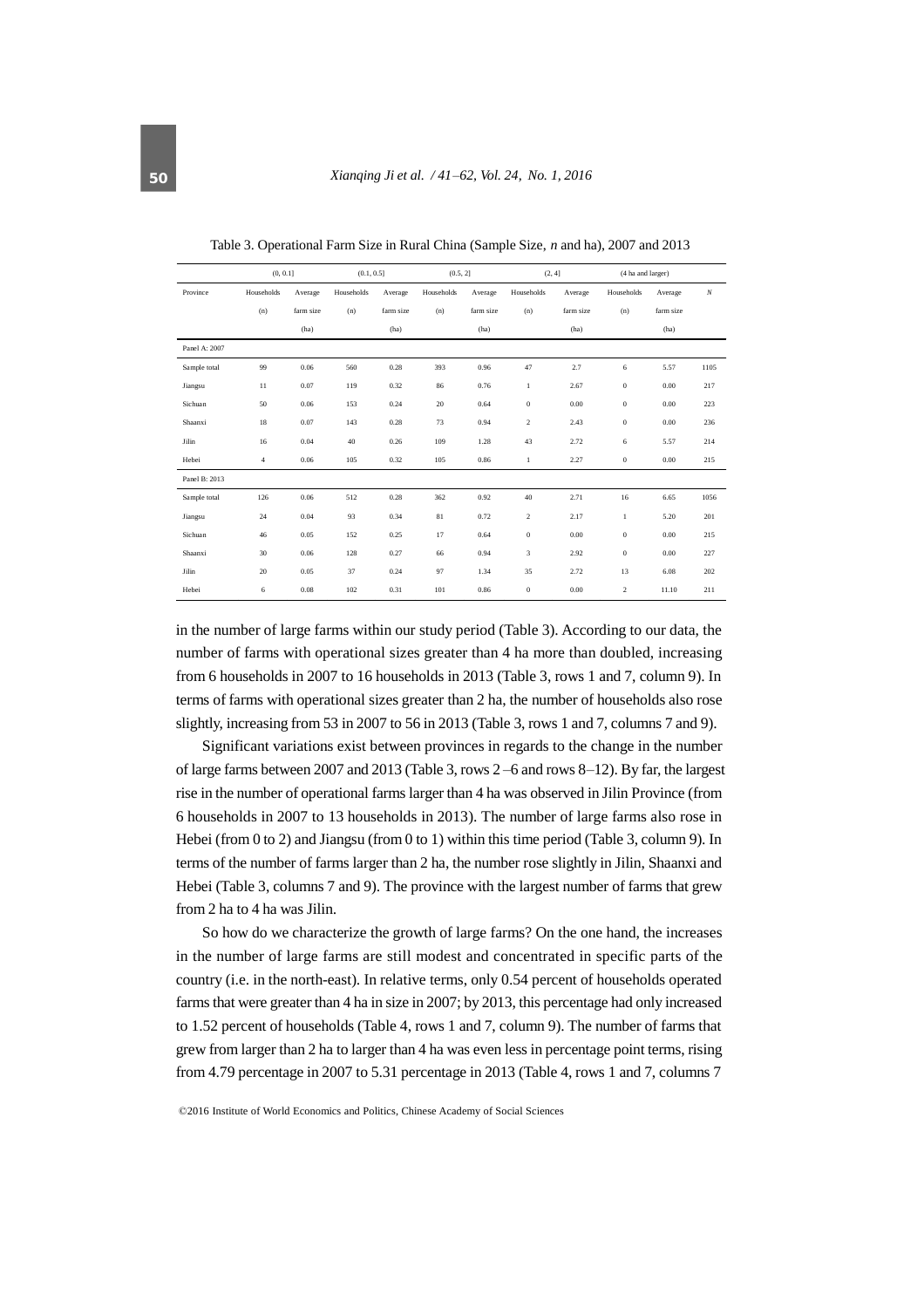|               | (0, 0.1]   |           | (0.1, 0.5] |           | (0.5, 2]   |           | (2, 4]     |           | (4 ha and larger) |           |     |
|---------------|------------|-----------|------------|-----------|------------|-----------|------------|-----------|-------------------|-----------|-----|
| Province      | Households | Average   | Households | Average   | Households | Average   | Households | Average   | Households        | Average   | %   |
|               | (n)        | farm size | (n)        | farm size | (n)        | farm size | (n)        | farm size | (n)               | farm size |     |
|               |            | (ha)      |            | (ha)      |            | (ha)      |            | (ha)      |                   | (ha)      |     |
| Panel A: 2007 |            |           |            |           |            |           |            |           |                   |           |     |
| Sample total  | 8.96       | 0.06      | 50.68      | 0.28      | 35.57      | 0.96      | 4.25       | 2.7       | 0.54              | 5.57      | 100 |
| Jiangsu       | 5.07       | 0.07      | 54.84      | 0.32      | 39.63      | 0.76      | 0.46       | 2.67      | 0.00              | 0.00      | 100 |
| Sichuan       | 22.42      | 0.06      | 68.61      | 0.24      | 8.97       | 0.64      | 0.00       | 0.00      | 0.00              | 0.00      | 100 |
| Shaanxi       | 7.63       | 0.07      | 60.59      | 0.28      | 30.93      | 0.94      | 0.85       | 2.43      | 0.00              | 0.00      | 100 |
| Jilin         | 7.48       | 0.04      | 18.69      | 0.26      | 50.93      | 1.28      | 20.09      | 2.72      | 2.80              | 5.57      | 100 |
| Hebei         | 1.86       | 0.06      | 48.84      | 0.32      | 48.84      | 0.86      | 0.47       | 2.27      | 0.00              | 0.00      | 100 |
| Panel B: 2013 |            |           |            |           |            |           |            |           |                   |           |     |
| Sample total  | 11.93      | 0.06      | 48.48      | 0.28      | 34.28      | 0.92      | 3.79       | 2.71      | 1.52              | 6.65      | 100 |
| Jiangsu       | 11.94      | 0.04      | 46.27      | 0.34      | 40.30      | 0.72      | 1.00       | 2.17      | 0.50              | 5.20      | 100 |
| Sichuan       | 21.4       | 0.05      | 70.70      | 0.25      | 7.91       | 0.64      | 0.00       | 0.00      | 0.00              | 0.00      | 100 |
| Shaanxi       | 13.22      | 0.06      | 56.39      | 0.27      | 29.07      | 0.94      | 1.32       | 2.92      | 0.00              | 0.00      | 100 |
| Jilin         | 9.901      | 0.05      | 18.32      | 0.24      | 48.02      | 1.34      | 17.33      | 2.72      | 6.44              | 6.08      | 100 |
| Hebei         | 2.844      | 0.08      | 48.34      | 0.31      | 47.87      | 0.86      | 0.00       | 0.00      | 0.95              | 11.10     | 100 |

Table 4. Operational Farm Size in Rural China (Percent and Ha), 2007 and 2013

and 9). In addition, most of this large farm growth came from Jilin Province, which suggests that such development is not characteristics of China 's agricultural sector as a whole.

Moreover, while there has been a measureable rise in the number of large farms, the fact remains that even in 2013 a large number of the farms in China are still less than 0.5 ha in size (Table 3, columns 1 and 3). According to our data, there were 638 households with operational farm sizes less than 0.5 ha in 2013. Only 21 households expanded their operational farm sizes to more than 0.5 ha between 2007 and 2013. The number of households with less than 0.5 ha of operational farm land did not change much within this time period, asit only decreased from 659 in 2007 to 638 in 2013. In other words, in both periods around 60 percent of households were operating farms that were less than 0.5 ha in size (Table 4, columns 1 and 3, rows 1 and 7).

Although there are still a few large-scale farms in China, when we look at the share of the overall cultivated area, larger farms appear to be at a stage of early emergence. If we take the share of farms in each size category and multiply by the average farm size, we see that there has been an appreciable rise in the share of overall cultivated land that is farmed by those households with operational farm sizes greater than 2 ha. According to our data, 4.79 percent farmers who operated farms greater than 2 ha farmed 14 percent of the cultivated land in China in 2007 (Table 4, row 1, columns  $7-10$ ). By 2013, a slightly higher share of farmers (5.31 percent) that were operating farms greater than 2 ha and were farming 20 percent of the cultivated land (Table 4, row 7, columns  $7 - 10$ ). In other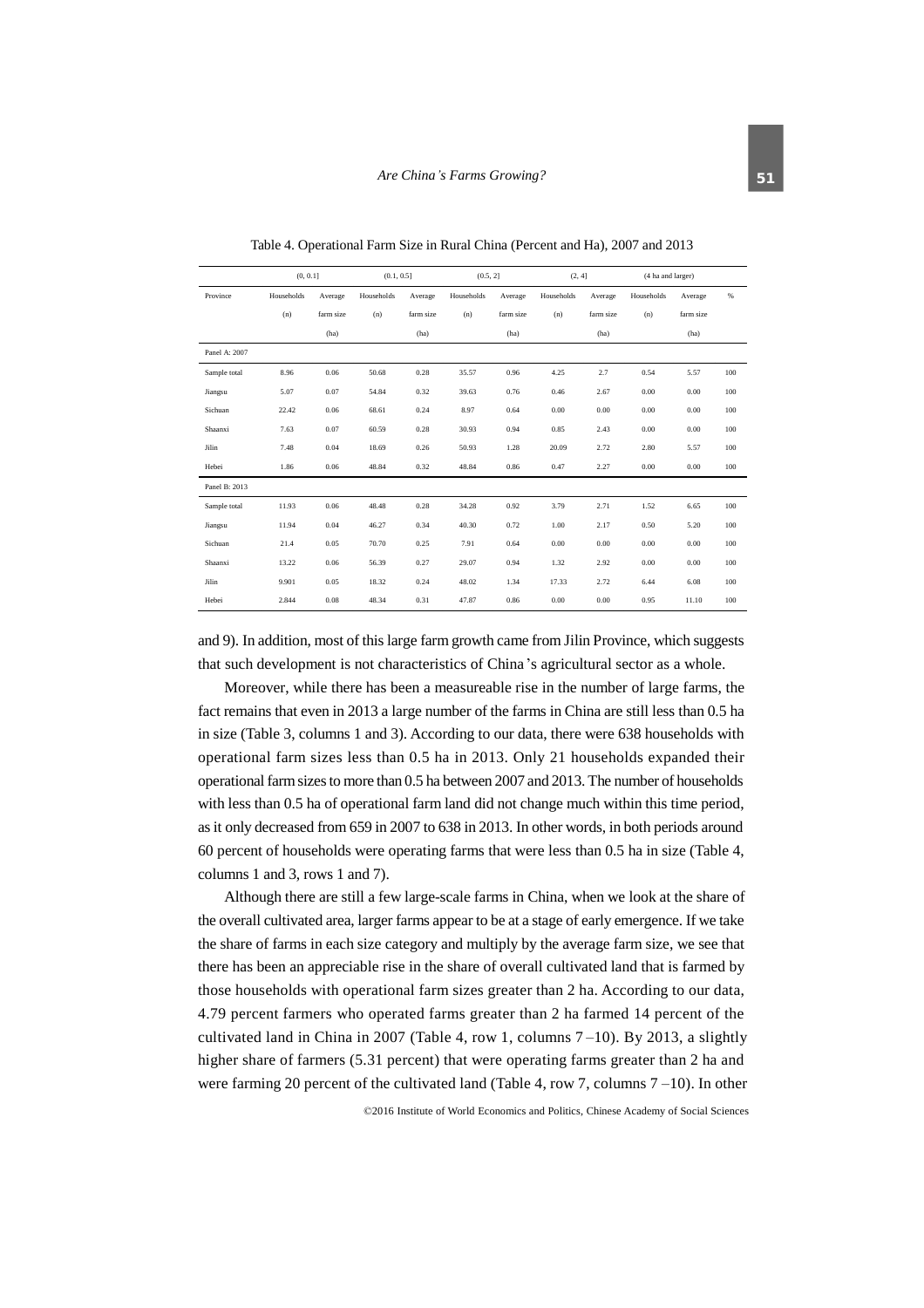words, there was a 6-percentage-point (43 percent) increase in the share of overall cultivated land that was operated by China's largest farmers.

In summary, China's household-level farming sector is still characterized by smallscale farming. However, there are signs that a new class of farmers is emerging. This rise is modest: both in terms of the increase in the number of farms and the average size of farms. However, according to our data, around 5 percent of China 's farmers are now cultivating approximately 20 percent ofChina's cultivated area. Thisincrease is non-trivial in comparison to the shifts in operational farm size experienced in many other agricultural economies in East Asia.<sup>6</sup>

## 2. Non-household Farming Entities

In the previous section we focused exclusively on household farms. This approach is reasonable because most farms in China have been household-operated since the mid-1980s and, therefore, the household is the most appropriate unit of analysis. However, our survey data also includes information on non-household farming entities. It is these nonhousehold farms that are the focus of this subsection of the paper.

In our survey we solicited information from village leaders to better understand the current state of farming companies within China. Specifically, the village leader reported whether there were any farming companies that were cultivating land in the village and how much land the companies were farming. We also asked questions concerning the source of the land of these companies. For example, we solicited information on whether the companies cultivated land rented-in that was from farmers or under the direct control of the village (*jidongdi*). In addition, enumerators asked village leaders about the existence of farming cooperatives and how much land was farmed under the cooperatives. Because there are many different types of cooperatives in China, to understand the average size of land each person in the cooperative was farming, we also gathered information on the number of cooperative members that were active in the cooperative 's farming activities.

According to our data, there are farming companies actively farming in our sample villages. Of the 60 villages in our sample, 8 villages (13 percent) reported the presence of

<sup>6</sup> It should be noted that, while the percentage rise that we measure is most likely relatively accurate (using our data), it may be that we are overestimating the shares of cultivated area (in 2007 and 2013) that are cultivated by the large farmers. This is because in our sample these larger farmers are almost all in our Jilin sample. In our sample, the observations in Jilin are 20 percent of our total number of observations. However, if Jilin is considered to be representative of the north-east provinces (Liaoning, Jilin and Heilongjiang), the north-east actually only accounts for approximately 15 percent of China 's cultivated area (and a smaller share of China 's sown area).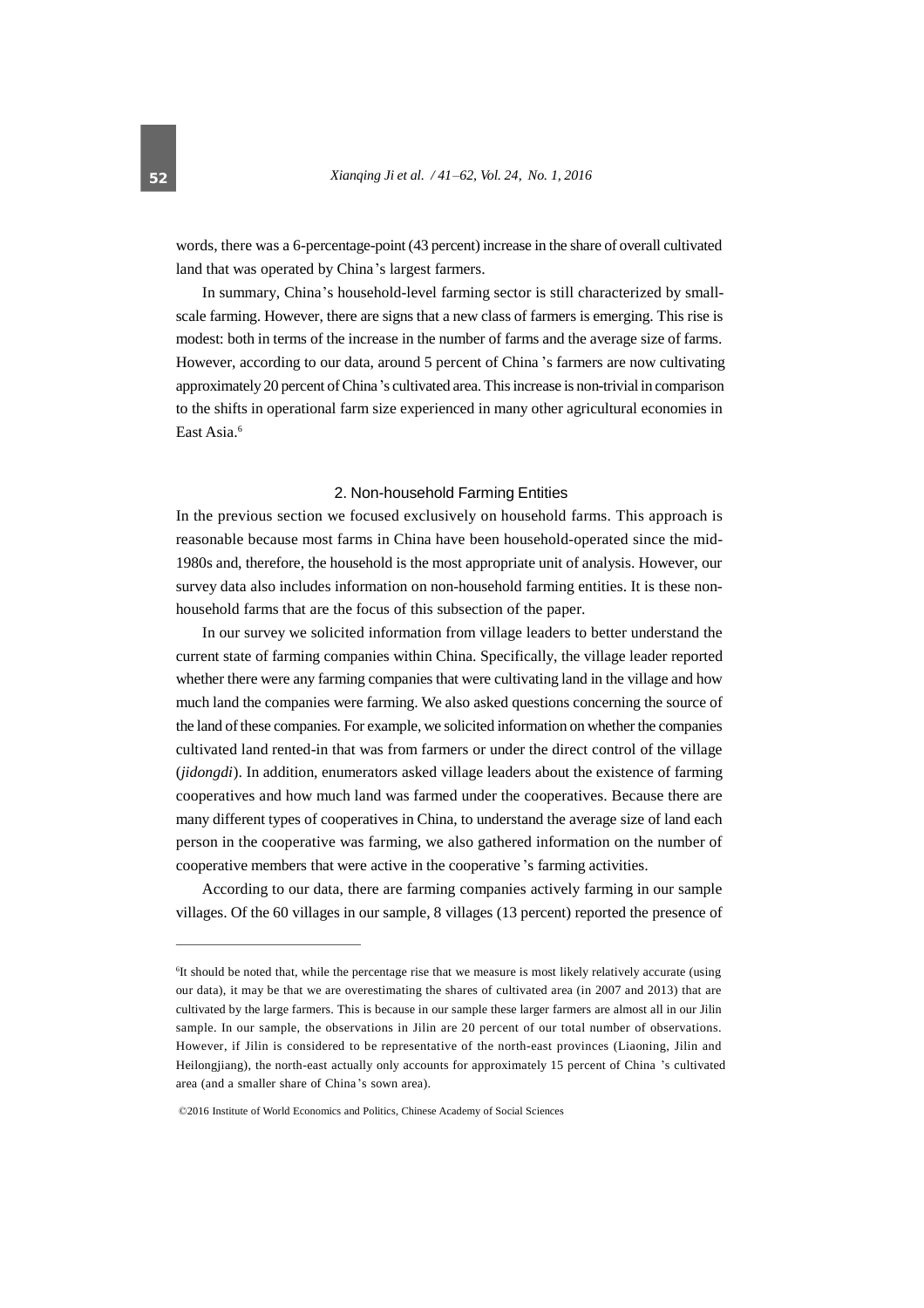| Province | Village | Size of cultivated land | Average operational farm size of |                          | Total size of cultivated farm | Cultivated land     | The percentage of total |                             |
|----------|---------|-------------------------|----------------------------------|--------------------------|-------------------------------|---------------------|-------------------------|-----------------------------|
|          | code    | farmed by               |                                  | household-run farms (ha) |                               | land in the village | available for           | cultivated area operated by |
|          |         | company-run farms       |                                  |                          |                               | (ha)                | households              | company-run farms           |
|          |         | (ha)                    |                                  |                          |                               | (5)                 |                         |                             |
|          |         | (1)                     | Before                           | After                    | Households                    |                     | (ha)                    | (96)                        |
|          |         |                         | renting                          | renting                  | renting land                  |                     | $(6) = (5) - (1)$       | $(7)=[1-((6)/(5))]$         |
|          |         |                         | out to                           | out to                   | to company                    |                     |                         |                             |
|          |         |                         | company                          | company                  | $(4) = (2) - (3)$             |                     |                         |                             |
|          |         |                         | (2)                              | (3)                      |                               |                     |                         |                             |
| Jiangsu  | 1121    | 13                      | 0.33                             | 0.26                     | 0.07                          | 268                 | 256                     | 5                           |
|          | 1122    | 207                     | 0.30                             | 0.09                     | 0.21                          | 221                 | 15                      | 93                          |
|          | 1312    | 39                      | 0.69                             | 0.69                     | $\boldsymbol{0}$              | 369                 | 331                     | -                           |
|          | 1411    | 15                      | 0.31                             | 0.29                     | 0.02                          | 108                 | 93                      | 14                          |
| Sichuan  | 3312    | $\,2$                   | 0.18                             | 0.18                     | $\,$ 0 $\,$                   | 199                 | 197                     | -                           |
|          | 3321    | 15                      | 0.21                             | 0.19                     | 0.01                          | 75                  | 60                      | 20                          |
| Jilin    | 5211    | 61                      | 0.30                             | 0.22                     | 0.09                          | 125                 | 65                      | 48                          |
|          | 5212    | 20                      | 0.65                             | 0.56                     | 0.09                          | 70                  | 50                      | 29                          |

Table 5. The Scale and Source of Cultivated Land of Company-run Farms in Rural China, 2013

companies that were engaged in farming. To the best of our knowledge, there were almost no companies farming in 2007. Therefore, this agricultural business sector has been developing within our study period.

We also found that the emergence of company-run farms does not necessarily crowd out the operations of household farms. Specifically, in 2 of the 8 villages with company-run farms, companies were cultivating land that they rented directly from the village ( *jidongdi*) and did not rent-in land from households. Due to the fact that China 's land contracting laws and policies restrict the amount of land that can be held as *jidongdi*, the size of these company farms is modest, at only 20.5 ha per farm on average (Table 5, rows 3 and 5, column 1).

Moreover, although the share of villages with farming companies increased, the share of the village's household-cultivated land that is operated by these farming companies is actually quite small. According to our data, the average size of company-run farms using household-controlled land was 55 ha on average (Table 5, rows 1, 2, 4, 6, 7 and 8, column 1). <sup>7</sup> In addition, 1 of the 6 villages with company-run farms was more than half of the village 's cultivated land (93 percent) cultivated by company farms (Table 5, row 2, column 7). Given that, on average, the company-run farms cultivate 35 percent of a village 'sland and companyrun farms using household-controlled land are present in only 10 percent of our sample

<sup>7</sup>While a 55-ha farm is not small, in fact, the farm size in 1 of the villages with company-run farms using household-controlled land was extremely large (207 ha). When looking at the other 5 villages with company-run farms using household-controlled land, the size of the company-run farms is 24.8 hectares, much nearer the average size in the size of the company-run farms in the villages with the company run farms using village-controlled land (20.5 ha).

<sup>©</sup>2016 Institute of World Economics and Politics, Chinese Academy of Social Sciences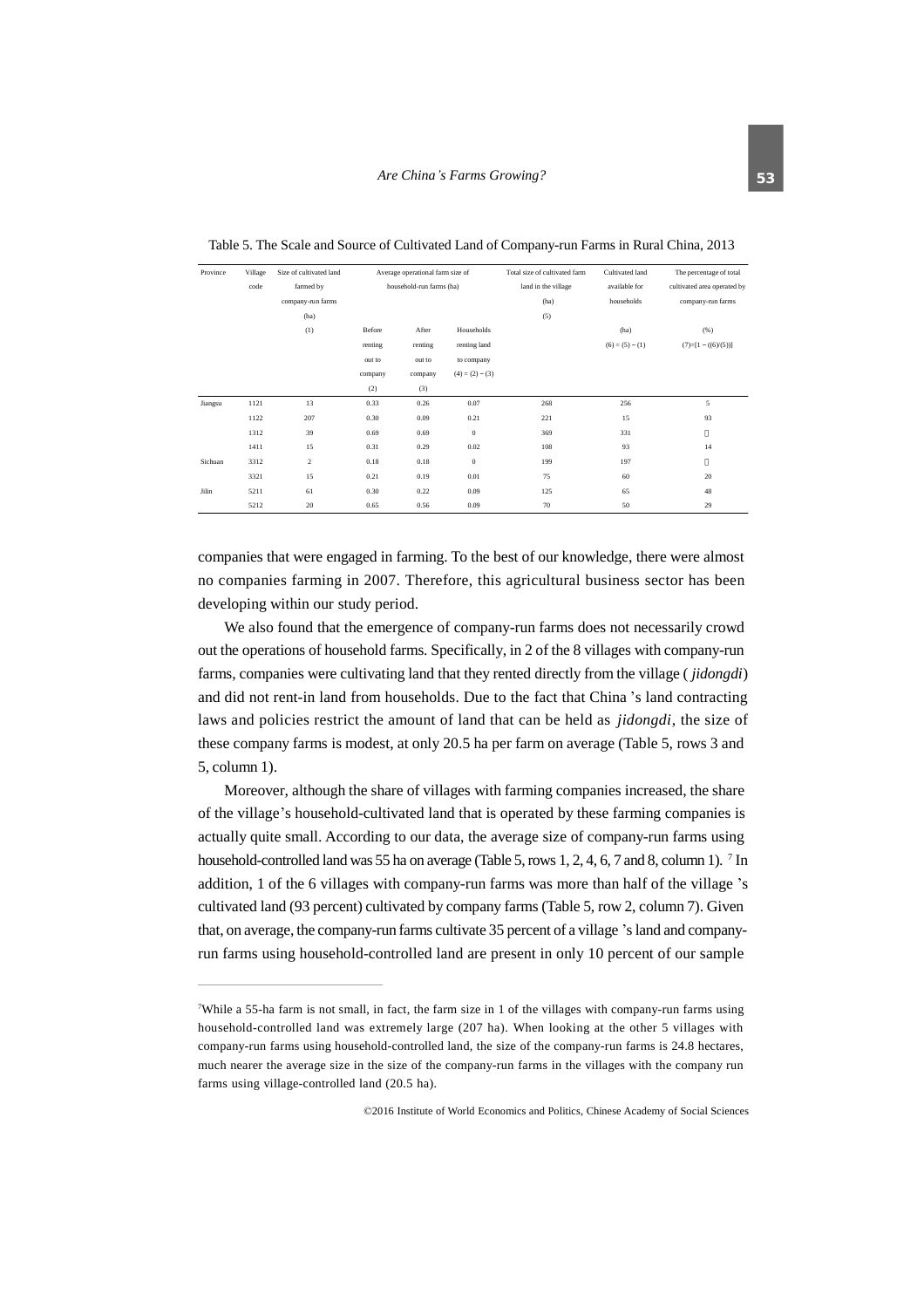villages, our survey suggests that only 3.5 percent of all of China 's cultivated land is being cultivated by large company-run farms who rent land from households.

Our research finds that large farms run through cooperatives are farming an even smaller share of China's cultivated area. According to our data, 18 villages reported that some type of cooperative was engaged in land-based farming activities in the village in 2013. However, as seen from our data (Table 6), most of the cooperatives were still being organized around small-scale household farms. In only 2 of the villages (village 5212 and village 6121) were the average per capita farms larger than 2 ha (Table 6, rows 13 and 18, column 3). In each of these 2 villages, the total size of cultivated areas under the control of the cooperatives was only 23 ha on average (Table 6, rows 13 and 18, column 3).

In summary, if we calculate the share of cultivated land farmed by company-run farms and cooperatives, only around 4 percent of China 's cultivate land is cultivated by these non-household entities. This is assuming our data are representative of China 's farming sector.

| Province | Village | Number of persons          | Size of land in cooperative (ha) |                         |  |
|----------|---------|----------------------------|----------------------------------|-------------------------|--|
|          | code    | in each farmer cooperative | Total                            | Per capita <sup>a</sup> |  |
| Jiangsu  | 1111    | 250                        | 66.7                             | 0.27                    |  |
|          | 1121    | 160                        | 203.3                            | 1.27                    |  |
|          | 1312    | 2000                       | 200.0                            | 0.10                    |  |
|          | 1411    | 73                         | 1.0                              | 0.01                    |  |
|          | 1412    | 15                         | $8.0\,$                          | 0.53                    |  |
|          | 1422    | $\,8\,$                    | 0.3                              | 0.04                    |  |
| Sichuan  | 3521    | 360                        | 66.7                             | 0.19                    |  |
| Shaanxi  | 4211    | 160                        | 13.5                             | 0.08                    |  |
|          | 4412    | 36                         | 14.0                             | 0.39                    |  |
|          | 4421    | 21                         | 0.9                              | 0.04                    |  |
|          | 4422    | 61                         | 17.1                             | 0.28                    |  |
| Jilin    | 5211    | 80                         | 2.0                              | 0.03                    |  |
|          | 5212    | 12                         | 33.3                             | 2.78                    |  |
|          | 5222    | $\overline{7}$             | 1.0                              | 0.14                    |  |
|          | 5321    | 50                         | $0.4\,$                          | 0.01                    |  |
|          | 5421    | 130                        | 110.0                            | 0.85                    |  |
| Hebei    | 6111    | 16                         | 0.7                              | 0.04                    |  |
|          | 6121    | 6                          | 13.3                             | 2.22                    |  |

Table 6. Scale of Farms That Are Being Operated as Cooperatives, 2013

Source: Authors' survey.

Notes: <sup>a</sup>Column (4) is derived by dividing column (3) by column (2). The number of villages in sample is 60.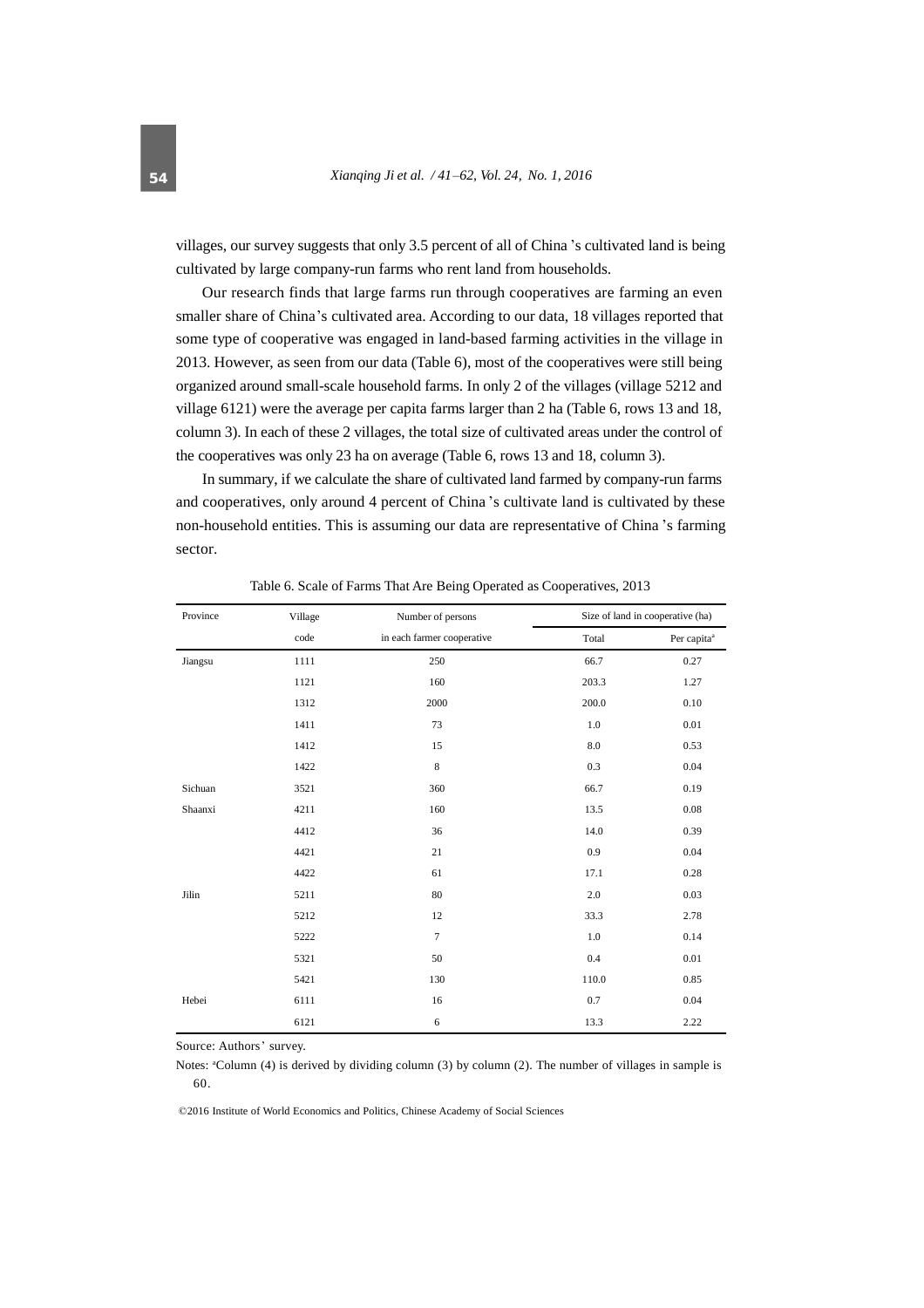# IV. The Determinants of Operational Farm Size in China

# 1. Who Is Farming?

Thissection aimsto describe who the typical farmer inChina is.We will do this by examining the demographic characteristics of the households that are operating farms, both in terms of all farm sizes and exclusively large farms. To do this, we first present descriptive statistics of the average farmer/farming household in our sample (Table 7).

According to our data, the average age of the household head of the total sample is 51 years old (Table 7, row 2, column 1). Our data suggest that the operators of China 's farming sector are ageing. Within our study period the share of household heads under the

Table 7. Characteristics of Farmers, Farming Households and Farming Villages by Operational Farm Size, 2007 and 2013

| Variables:                      | <b>Total Sample</b> |           | Up to |                   | Greater than    |           | (7)          |
|---------------------------------|---------------------|-----------|-------|-------------------|-----------------|-----------|--------------|
|                                 |                     |           |       | 0.5 <sub>ha</sub> | 2 <sub>ha</sub> |           | $p$ -value   |
|                                 | (1)                 | (2)       | (3)   | (4)               | (5)             | (6)       | $(3)$ versus |
|                                 | Mean                | Standard  | Mean  | Standard          | Mean            | Standard  | (5)          |
|                                 |                     | deviation |       | deviation         |                 | deviation |              |
| Operational farm size (ha)      | 0.62                | 0.85      | 0.22  | 0.15              | 3.11            | 1.67      | < 0.01       |
| Head's age                      | 50.98               | 10.06     | 51.70 | 10.50             | 46.37           | 8.21      | < 0.01       |
| Highest education (years)       | 10.46               | 23.28     | 9.91  | 2.95              | 10.01           | 2.38      | 0.73         |
| Head works on farm (yes $= 1$ ; | 0.84                | 0.37      | 0.78  | 0.41              | 0.93            | 0.25      | < 0.01       |
| $no = 0$                        |                     |           |       |                   |                 |           |              |
| Share of household members      | 36.39               | 27.43     | 40.31 | 27.71             | 27.00           | 25.25     | < 0.01       |
| that work off farm (%)          |                     |           |       |                   |                 |           |              |
| Village land endowment per      | 0.59                | 0.74      | 0.43  | 0.78              | 1.44            | 0.70      | < 0.01       |
| household (ha)                  |                     |           |       |                   |                 |           |              |
| Village net income per capita   | 5.49                | 4.21      | 5.63  | 4.32              | 4.86            | 3.32      | 0.07         |
| (1000 yuan)                     |                     |           |       |                   |                 |           |              |
| Distance from village office to | 0.88                | 2.77      | 0.64  | 2.37              | 0.82            | 1.82      | 0.45         |
| nearest asphalt road (km)       |                     |           |       |                   |                 |           |              |
| Number of enterprises in the    | 4.32                | 11.45     | 5.56  | 13.16             | 2.42            | 9.91      | 0.02         |
| village                         |                     |           |       |                   |                 |           |              |
| Forested land per household     | 0.81                | 2.19      | 0.96  | 2.47              | 0.78            | 0.81      | 0.46         |
| (ha)                            |                     |           |       |                   |                 |           |              |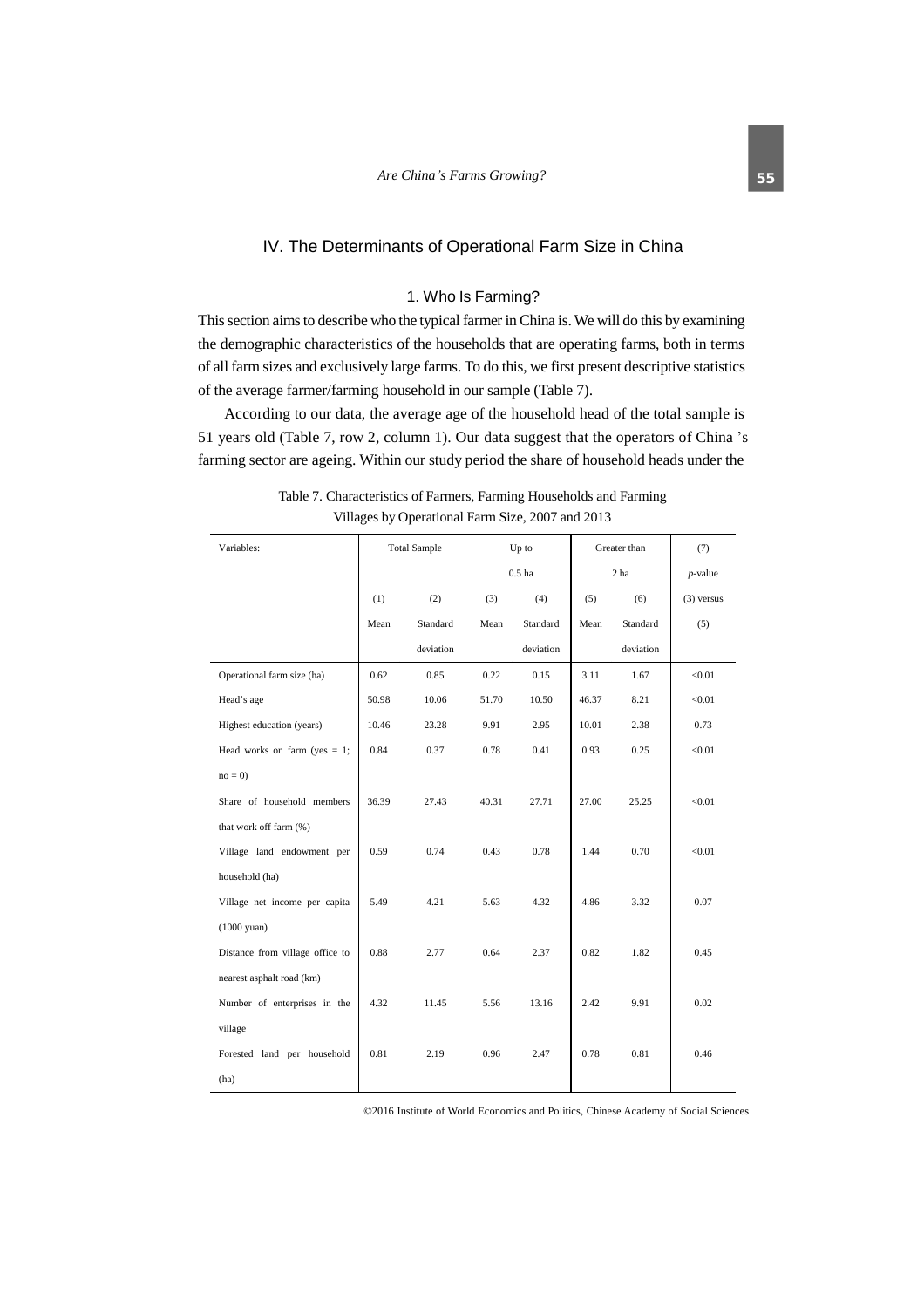age of 35 fell from 56 household heads in 2007 to only 15 household heads in 2013. In contrast, the share of farms operated by household heads that were older than 55 years old rose from nearly 40 percent in 2007 to 55 percent in 2013.

Our data also show that China's typical farmer has a fairly low level of education. Specifically, the average level of educational attainment of the sample farming households is approximately 10 years (Table 7, row 3, column 1). This level of education implies that the typical farmer has graduated from junior high school, but has not completed high school. According to our data, 84 percent of household heads in our sample work on the farm (Table 7, row 4, column 1). In addition, farmers in China today appear to have fairly good access to roads. According to our data, the average distance from the village center to the nearest asphalt road is only approximately 0.88 km (Table 7, row 8, column 1).

Table 7 also allows us to examine the characteristics of those farmers that are operating larger farms. According to our data, households with younger household heads tend to operate larger farms (Table 7, row 2, columns 3 and 5) and a higher share of their household heads work on the farm (Table 7, row 4, columns 3 and 5). The average age of a household head cultivating land greater than 2 ha is 6 years younger than those operating farms less than 0.5 ha. Interestingly, there were no clear differences in the educational levels between small-scale farmers and large-scale farmers. However, households with larger farms have a higher share of their household heads that work on farms (Table 7, row 4, columns 3 and 5).

The emergence of large farms is also related to a number of village characteristics. As shown in columns 3–6 of Table 7, large-scale farmers operate in those villages that are farther away from roads than small-scale farmers. According to our data, the difference in the distance is 0.18 km (Table 7, row 8, columns 3 and 5). In addition, we found that the share of villages with large farmers is lower in villages with more enterprises, less land endowment per household and more forested land per household (Table 7, rows 6, 9 and 10, columns 3 and 5).

#### 2. Multivariate Analysis

The purpose of this subsection is to identify the main determinants that affect the decision to operate large-scale operational farms using a multivariate framework. To do this, we present the results of the OLS (household fixed effects and cross-section) regression, which will help us identify the correlates of farm size. We use the following empirical model:

$$
L_{ii} = b + \sum_{h=1}^{4} I_h H_{it}^h + \sum_{v=1}^{5} g_v V_{jt}^v + f_i + e_{it}
$$
\n(1)

$$
L_i = a_0 + \sum_{h=1}^{4} d_h H_i^h + \sum_{v=1}^{5} q_v V_j^v + \sum_{d=1}^{4} w_d D + T_{2013} + u_i
$$
 (2)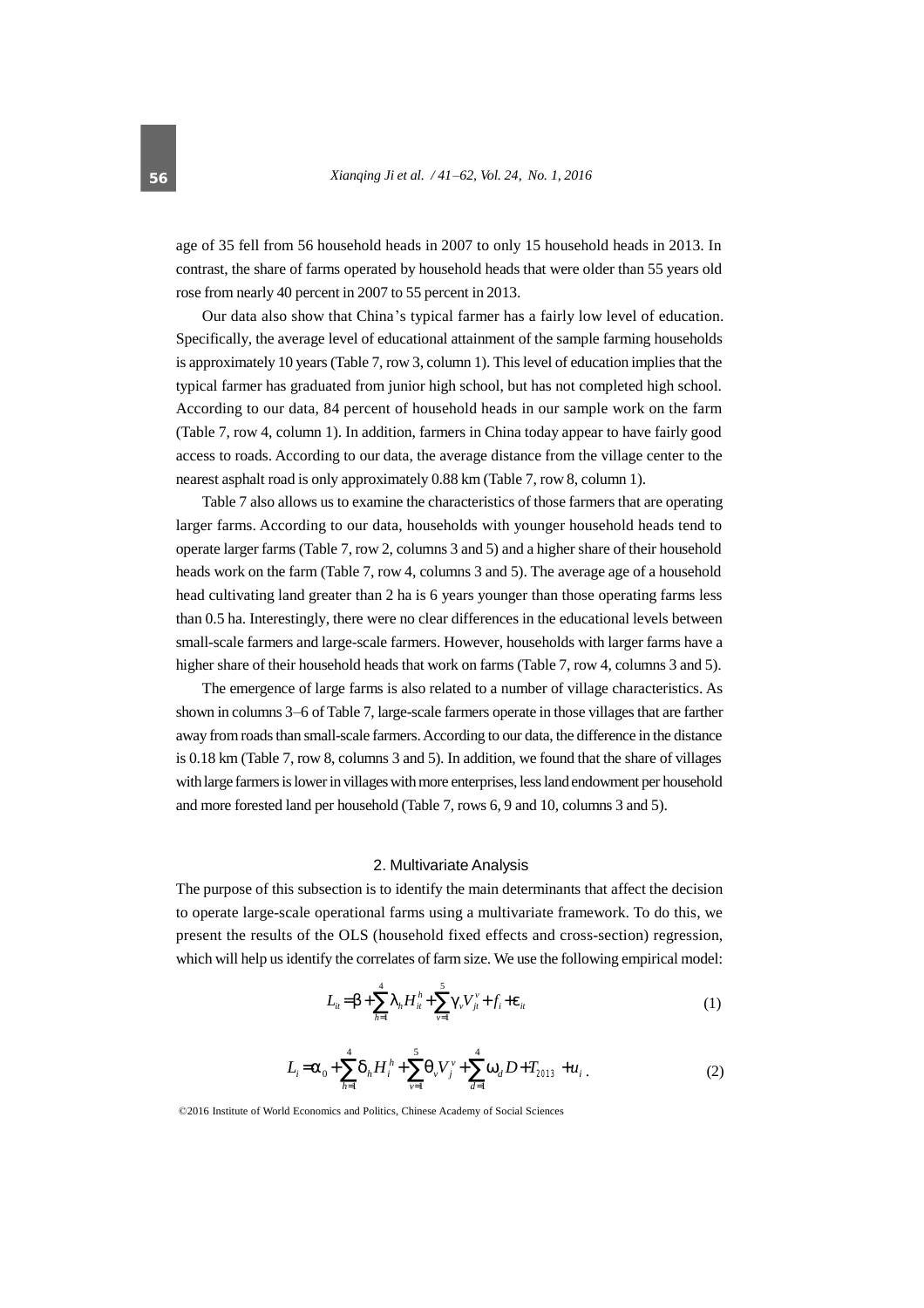In Equations (1) and (2), subscript *i* represents the *i*th household and *j* stands for the *j*th village. The symbol *t* refers to the study year; that is, 2007 or 2013. The dependent variable,  $L_i$  or  $L_i$  is the actual operational farm size (measured in hectares).  $H_i$  or  $H_i$  is a vector of variables that measures the characteristics of the household and includes *head's age*, *highest education* level of a household member (linear and squared terms), *head works on farm and share of household members that work off farm.*  $V_{\mu}$  *or*  $V_{j}$  *is a vector of* village-level variables that includes five village-level variables: *village land endowment per household*, *village net income per capita*, *distance from village office to the nearest asphalt road*, *number of enterprises in the village* and *forested land per household*. *D* represents four province-level dummy variables.  $T_{2013}$  is a year dummy. The term  $f_i$  is an unobserved time-invariant effect used to control household fixed effects. The symbols  $e_{it}$ and *u* in Equations (1) and (2) are the disturbance terms.

To estimate the models from Equation (1) we use an OLS regression approach with the dependent variable,  $L_i$ , measured as a continuous variable with our true panel dataset. Methodologically, using these data (and including household-level dummy variables) allows us to use our estimation model to control for unobserved, time-invariant household characteristics. The results are presented in column 1 of Table 8. Furthermore, we use the cross-section dataset to estimate Equation (2), the results of which are presented in columns 2 and 3 in Table 8.

Most of the multivariate findings (reported in Table 8) are consistent with the descriptive results from Table 7. For example, Table 8 demonstrates that there is a negative relationship between the age of the household head and the household 's operational farm size that is significant at the 1-percent level (Table 8, row 1, columns 2 and 3). In addition, our multivariate results also suggest that larger-scale farms are positively correlated with the farm labor of the household head (Table 8, row 4, columns 2 and 3) and negatively and significantly related to the share of household members that work off the farm (Table 8, row 5, columns 2 and 3).

Our multivariate analysis also produced findings different from those of the descriptive statistics. Specifically, our results show that there is an inverse U-curved relationship between the level of education and operational farm size (Table 8, rows 2 and 3). The coefficient on the linear terms of the household head 's education level variable is positive, while the coefficient on the squared term is negative, and both are statistically significant. This means that as the level of education of rural farmers moves from low to middle levels, operational farm size rises; however, after a certain point (asthe level of education continues to rise from middle to higher levels), operational farm size levels out and then falls.

Importantly, the year dummy is positive and significant (Table 8, row 15, column 3).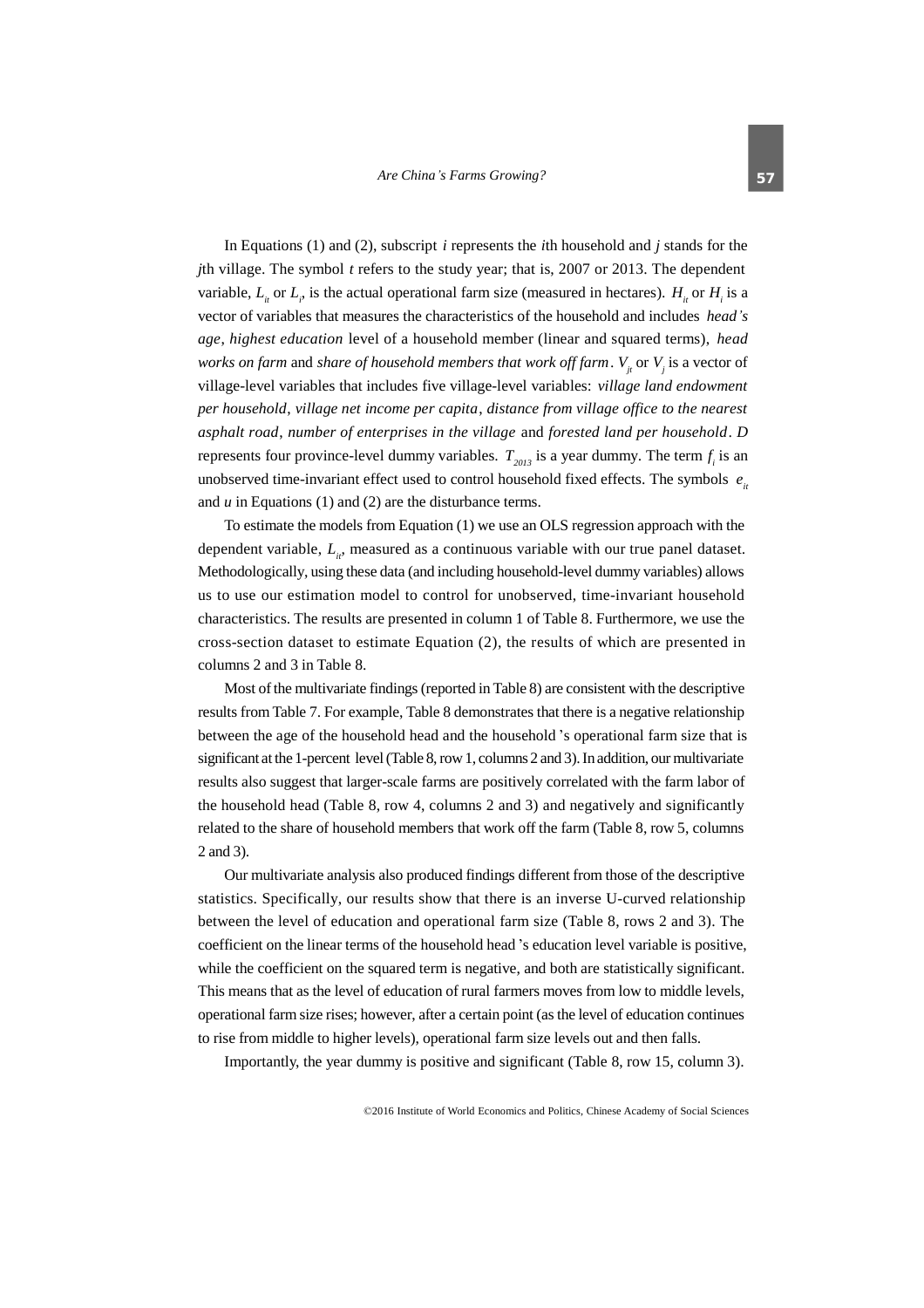|                                                      | Dependent variables: Operational farm size (ha) |             |             |  |  |
|------------------------------------------------------|-------------------------------------------------|-------------|-------------|--|--|
|                                                      | Household fixed                                 |             |             |  |  |
|                                                      | effects                                         | <b>OLS</b>  |             |  |  |
|                                                      | (1)                                             | (2)         | (3)         |  |  |
| Head's age                                           |                                                 | $-0.011***$ | $-0.008***$ |  |  |
|                                                      |                                                 | (0.002)     | (0.002)     |  |  |
| Highest education                                    | $0.020***$                                      | $0.012*$    | $0.015**$   |  |  |
|                                                      | (0.008)                                         | (0.007)     | (0.006)     |  |  |
| Highest education squared                            | $-0.001**$                                      | $-0.001*$   | $-0.001**$  |  |  |
|                                                      | (0.001)                                         | (0.001)     | (0.001)     |  |  |
| Head works on farm                                   | 0.087                                           | $0.272***$  | $0.260***$  |  |  |
|                                                      | (0.067)                                         | (0.050)     | (0.054)     |  |  |
| Share of household members that work off             | 0.003                                           | $-0.453***$ | $-0.415***$ |  |  |
| farm                                                 | (0.087)                                         | (0.075)     | (0.068)     |  |  |
| Village land endowment per household                 | $-0.106$                                        | $0.374***$  | $0.228***$  |  |  |
|                                                      | (0.079)                                         | (0.071)     | (0.048)     |  |  |
| Village net income per capita                        | $-0.001$                                        | $-0.001$    | $-0.020***$ |  |  |
|                                                      | (0.003)                                         | (0.004)     | (0.006)     |  |  |
| Distance from village office to nearest asphalt road | 0.001                                           | 0.005       | $0.020***$  |  |  |
|                                                      | (0.005)                                         | (0.006)     | (0.006)     |  |  |
| Number of enterprises in the village                 | 0.002                                           | 0.003       | 0.003       |  |  |
|                                                      | (0.003)                                         | (0.004)     | (0.004)     |  |  |
| Forested land per household                          | $-0.033$                                        | $-0.015***$ | $-0.023***$ |  |  |
|                                                      | (0.024)                                         | (0.004)     | (0.006)     |  |  |
| Sichuan                                              |                                                 |             | $-0.266***$ |  |  |
|                                                      |                                                 |             | (0.051)     |  |  |
| Shaanxi                                              |                                                 |             | $-0.214***$ |  |  |
|                                                      |                                                 |             | (0.058)     |  |  |
| Jilin                                                |                                                 |             | $0.657***$  |  |  |
|                                                      |                                                 |             | (0.061)     |  |  |
| Hebei                                                |                                                 |             | $-0.040$    |  |  |
|                                                      |                                                 |             | (0.055)     |  |  |
| Year dummy                                           |                                                 | $0.164***$  | $0.229***$  |  |  |
|                                                      |                                                 | (0.048)     | (0.049)     |  |  |
| Constant                                             | $0.430***$                                      | $0.686***$  | $0.598***$  |  |  |
|                                                      | (0.119)                                         | (0.136)     | (0.127)     |  |  |
| Probability > $F$                                    | 0.000                                           | 0.000       | 0.000       |  |  |
| Adjusted $R^2$                                       | 0.026                                           | 0.304       | 0.176       |  |  |
| Number of observations                               | 1832                                            | 1832        | 1832        |  |  |

## Table 8. Determinants of Operational Farm Size, 2007 and 2013

Notes: Standard errors are in parentheses. \*\*\*, \*\* and \* represent significance at 1, 5 and 10 percent, respectively.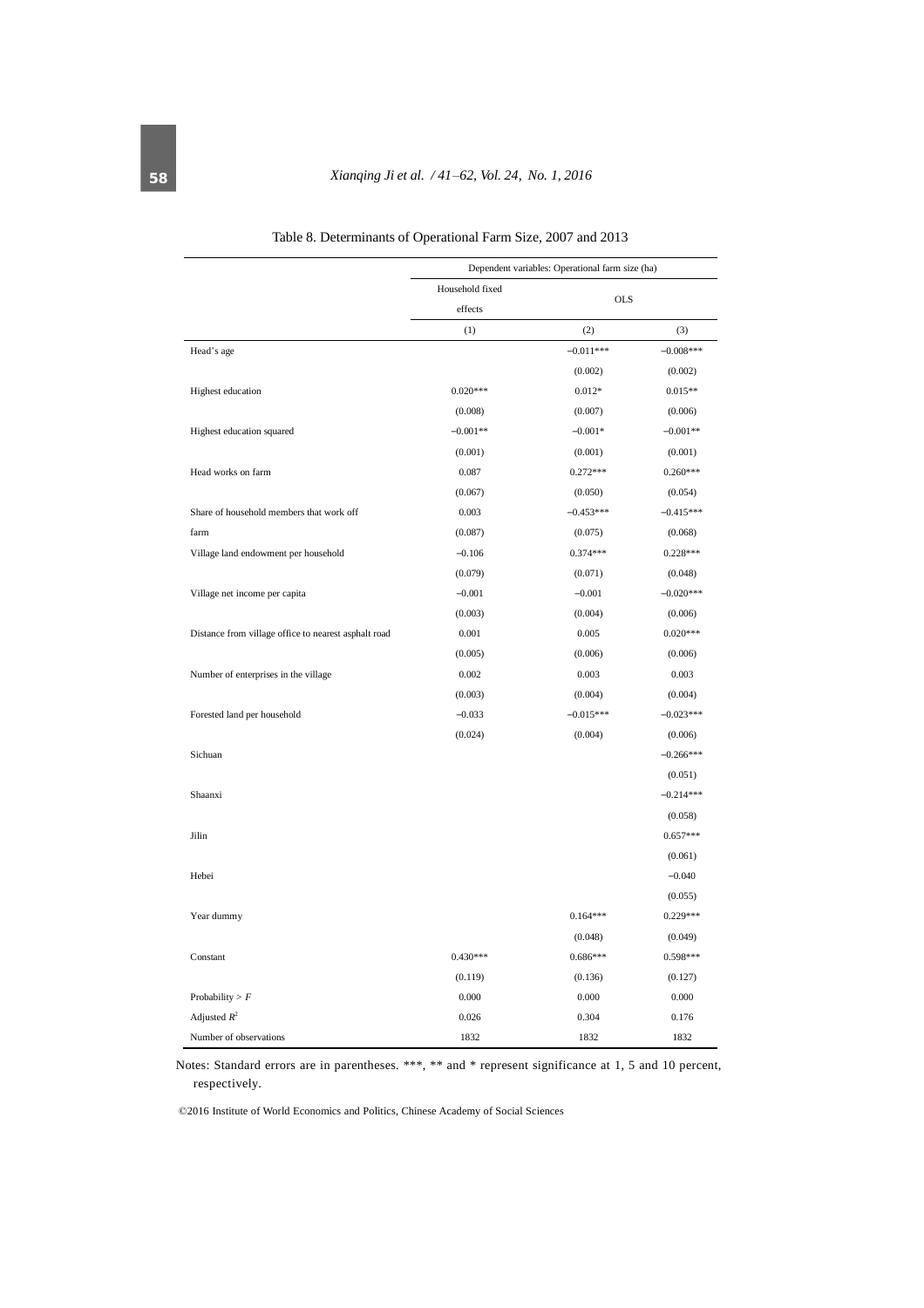This means that, holding other factors constant, the operational size of China 's farms is rising. We cannot identify exactly what factors may be influencing this finding from our analysis. However, it is certainly possible that the rise of farm size in China today (i.e. the part that is being measured by the time trend variable) could be due to any number of new policies that the government is promoting to encourage larger farm sizes.

## V. Concluding Remarks and Policy Implications

In this paper we examine whether farms are increasing in size inChina. Thistopic isimportant in assessing whether China's farms are moving toward sizes that are able to produce higher levels of income for those engaged in farming. If this is the case, the situation in China would stand in contrast to other international examples where policy efforts have been unsuccessful in increasing the size of farms.

Although the experiences of other East Asian countries would suggest that China 's efforts to increase the average farm size would be difficult, policies implemented in recent years have still sought to increase the average farm size. Although anecdotal evidence provided in the media suggests that large farms are becoming increasingly common, there have been no rigorous, nationally representative studies on this topic in recent years. Using a nationally representative dataset which includes a panel over two time periods, we find that China's household-level farming sector was still characterized by small farms in 2013. In most of our sample provinces, the increase in the number of farms larger than 2 ha has been negligible. Average farm size did rise, but it was only by 0.03 ha over 7 years. Hence, based on these findings, it appears that there has been little change in farm size over our study period.

However, our data also demonstrate that there is an emerging class of middle-sized and larger-sized farms. Although the share of farms greater than 2 ha is still low (around 5 percent), the share of farms of this size is growing. According to our data, these farms now account for approximately 20 percent of China 's cultivated area. In addition, another 4 percent of China 's cultivated area is being farmed by a new class of company-run farms. Compared to the situation in 2007, the scale of large-scale farming appears to have developed in recent years.

Although our research is able to determine trends in sizes of China 's farms since new policy wasimplemented in the early 2000s, there are still policy issues that our work cannot address. For example, we cannot speak to mechanisms through which these farms have emerged, and, therefore, cannot determine whether or not they emerged as a result of policy initiatives and support programs. Moreover, we are unable to report on whether these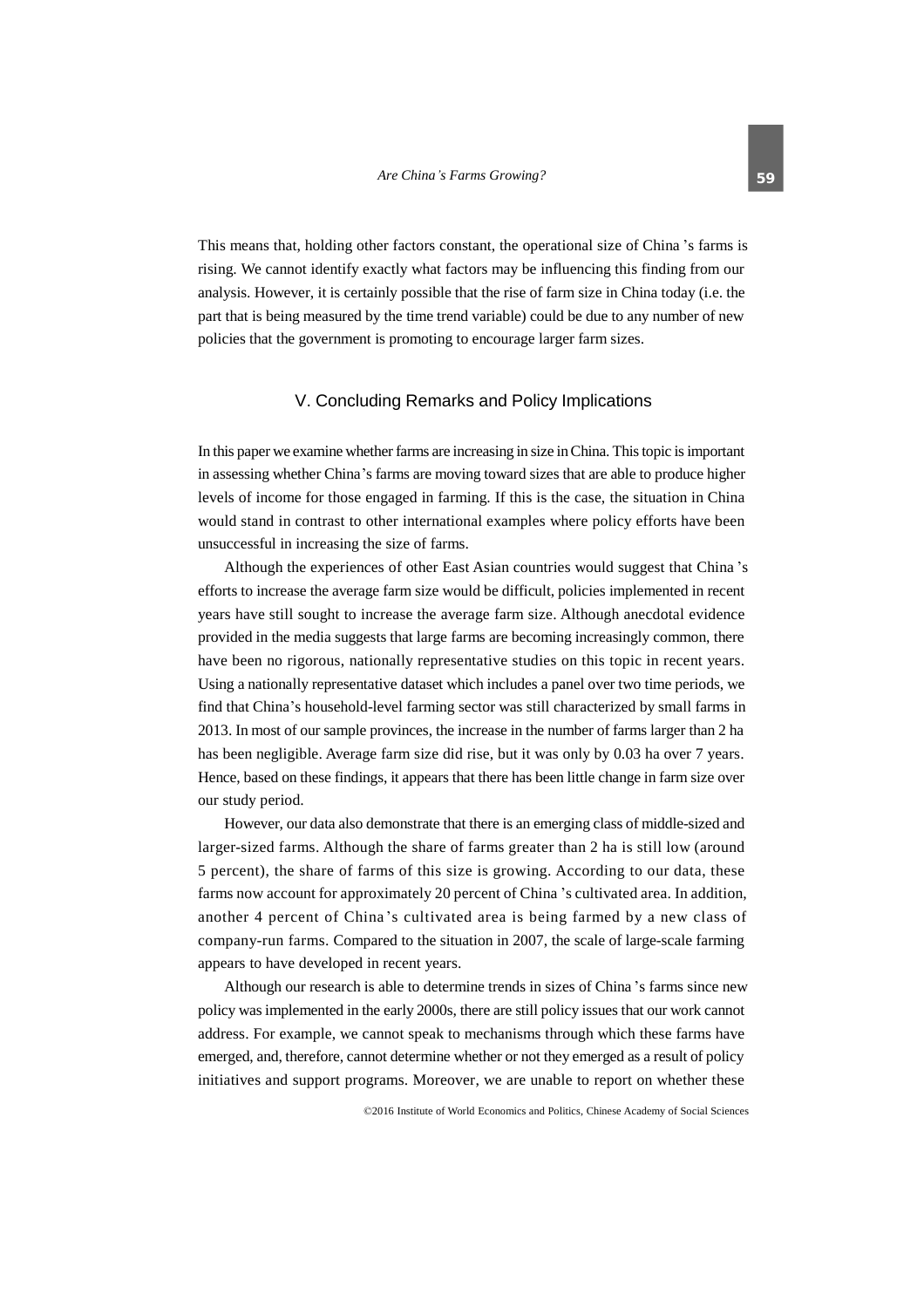larger farms are helping reach the goals of recent policy. Specifically, further research is needed on the efficiency of large farms, the relative income they provide to farmers, their competitiveness within China's agricultural market place and their impact on food security. Finally, future research that continues to track the emergence of these farms would be beneficial to determine whether this is truly a shift in China 's agricultural structure or just a short-term phenomenon.

## References

- Bennell, P., 2007, "Promoting livelihood opportunities for rural youth, " *Working Paper*, International Fund for Agricultural Development (IFAD), Rome.
- Bezu, S. and S. Holden, 2014, "Are rural youth in Ethiopia abandoning agriculture? " *World Development*, Vol. 64, pp. 259–72.
- Carter, M. R., 1984, "Identification of the inverse relationship between farm size and productivity: An empirical analysis of peasant agricultural production," *Oxford Economic Papers*, Vol. 36, No. 1, pp. 131–45.
- Cassidy, A. and B. McGrath, 2015, "Farm, place and identity construction among Irish farm youth who migrate," *Journal of Rural Studies*, Vol. 37, pp. 20–28.
- Chen, Y. F., W. L. Sun and G. X. Xue, 2015, "Literature comment and theoretical study on the optimum management scale of farmland," *China Land Sciences*, Vol. 29, No. 5, pp. 8–15.
- Chen, Y. Z and D. C. Tan, 2013, "Focus on the emergence of large family farm in China," [online; cited November 2015]. Available from: <http://js.people.com.cn/html/2013/05/08/226099.html> .
- Csaki, C. and C. De Haan, 2003, *Reaching the Rural Poor: A Renewed Strategy for Rural Development*, Washington, DC: World Bank Publication.
- De Brauw,A., J. K. Huang, S. Rozelle, L. X. Zhang and Y. G. Zhang, 2002, "The evolution of China's rural labor markets during the reforms," *Journal of Comparative Economics*, Vol. 30, No. 2, pp. 329–53.
- De Janvry, A. and E. Sadoulet, 2001, "Income strategies among rural households in Mexico: The role of off-farm activities," *World development*, Vol. 29, No. 3, pp. 467–80.
- Folefack, A. J. J., 2015, "The rural exodus of young farmers and its impact on the shortage of labor and food crop production in Cameroon: A computable general equilibrium model's analysis," *Journal of Human Ecology*, Vol. 49, No. 3, pp. 197–210.
- Ghadim, A. K.Abadi and D. J. Pannell, 1999, "Aconceptual framework of adoption of an agricultural innovation," *Agricultural Economics*, Vol. 21, No. 2, pp. 145–54.
- Gulati,A., N. Minot, C. Delgado and S. Bora, 2007, "Growth in high-value agriculture inAsia and the emergence of vertical links with farmers," in J. F. M. Swinnen, ed., *Global Supply Chains, Standards and the Poor: How the Globalization of Food Systems and Standards Affects Rural Development and Poverty*, CAB International, Wallingford, England, pp. 98 –108.
- Hazell, P., C. Poulton, S. Wiggins and A. Dorward, 2007, "The future of small farms for poverty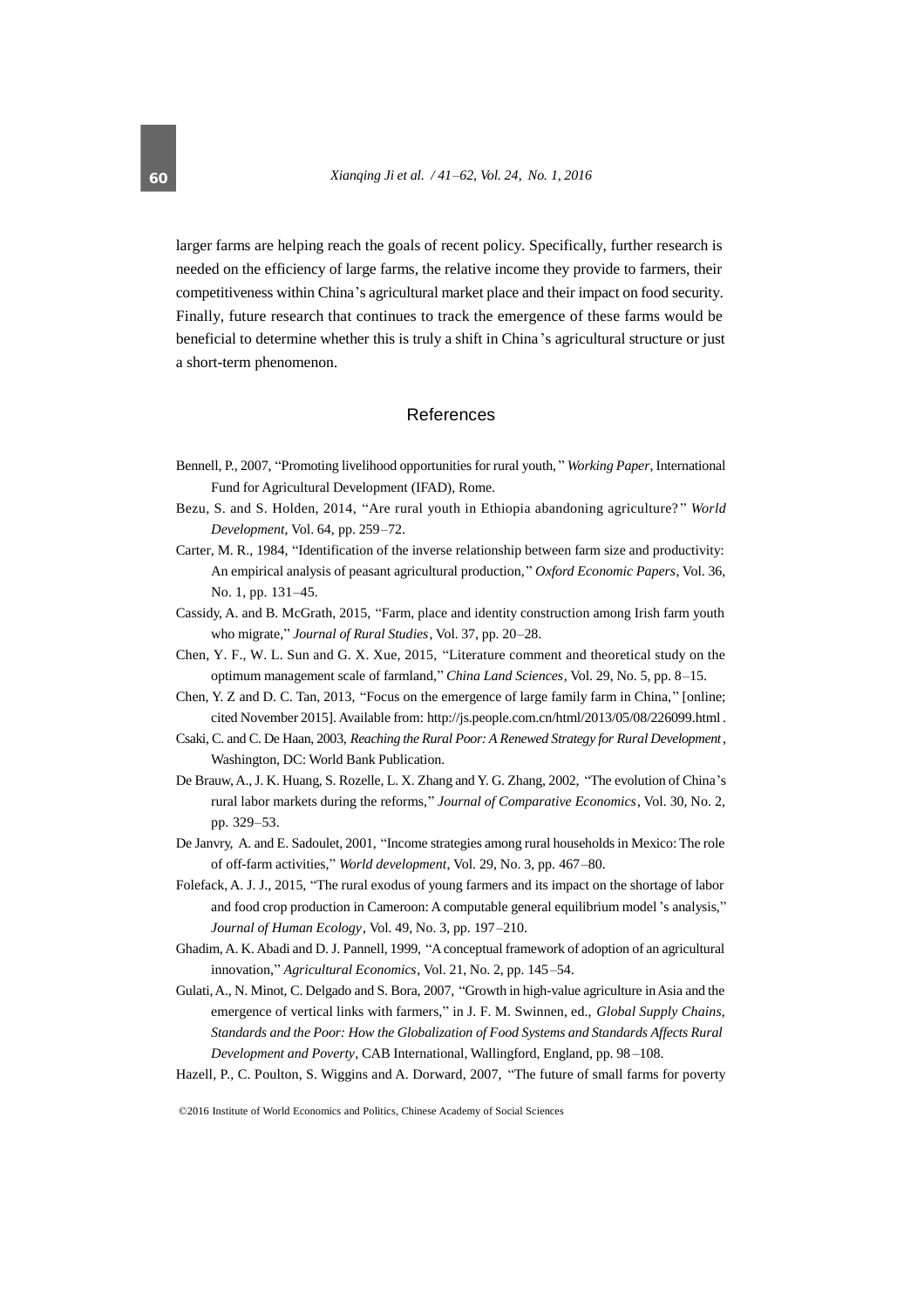reduction and growth," *International Food Policy Research Institute 2020 Discussion Paper*, No. 42, May, Washington, DC.

- Hazell, P., C. Poulton, S. Wiggins and A. Dorward, 2010. "The future of small farms: Trajectories and policy priorities," *World Development*, Vol. 38, No. 10, pp. 1349–61.
- Huang, J. K., X. B. Wang and H. G. Qui, 2012, "Small-scale farmers in China in the face of modernisation and globalisation," *IIED/HIVOS,* London/The Hague.
- Huang, J. K., Y. H. Wu, H. Y. Zhi and S. Rozelle, 2008, "Small holder incomes, food safety and producing, and marketing China's fruit," *Applied Economic Perspectives and Policy*, Vol. 30, No. 3, pp. 469-79.
- Jones, R. S. and S. Kimura, 2013, "Reforming agriculture and promoting Japan's integration in the world economy," *OECD Economics Department Working Papers*, No. 1053, OECD Publishing: Paris.
- Kristensen, S. B. P. and T. Birch-Thomsen, 2013, "Should I stay or should I go? Rural youth employment in Uganda and Zambia," *International Development Planning Review*, Vol. 35, No. 2, pp. 175–201.
- Kuo, K-F, 2014, "One-stop service for young farmers in Taiwan," paper presented at the 2014 FFTC-RDA International Seminar on Enhanced Entry of Young Generation into Farming, 21–23 October, Jeonju, Korea.
- Lamb, R. L., 2003, "Inverse productivity: Land quality, labor markets, and measurement error, " *Journal of Development Economics*, Vol. 71, No. 1, pp. 71–95.
- Levy, M. B. and W. J. Wadycki, 1974, "Education and the decision to migrate: An econometric analysis of migration in Venezuela," *Econometrica: Journal of the Econometric Society*, Vol. 42, No. 2, pp. 377–88.
- Li, P., 2003, "Rural land tenure reforms in China: Issues, regulations and prospects for additional reform," *Land Reform, Land Settlement and Cooperatives*, Vol. 11, No. 3, pp. 59–72.
- MAFF (Ministry of Agriculture, Forestry and Fisheries), 2010, *2010 Census of Agriculture and Forestry*, MAFF, Tokyo.
- MAFF (Ministry of Agriculture, Forestry and Fisheries), 2012, *Annual Report on Food*, *Agriculture and Rural Areas in FY 2011,* MAFF, Tokyo.
- Masters, W. A., A. Djurfeldt, C. De Haan, P. Hazell, T. Jayne, M. Jirström and T. Reardon, 2013, "Urbanization and farm size in Asia and Africa: Implications for food security and agricultural research," *Global Food Security*, Vol. 2, No. 3, pp. 156–65.
- MOA (Ministry of Agriculture), 2013, "Returns to agriculture: The successful experience of a large scale farmer in China" [online; cited November 2015]. Available from: <http://www.moa.gov.cn/> fwllm/qgxxlb/zj/201305/t20130516\_3464200.htm.
- NBSC (National Bureau of Statistics of China), 2011, *China's Statistical Yearbook*, 1985–2011, Beijing: China Statistical Press.
- Oizumi, K., H. Kajiwara and N. Aratame, 2006, "Facing up to the problem of population aging in development countries: New perspectives for assistance and cooperation," The Report of Japan International Cooperation Agency, Japan International Cooperation Agency, Tokyo.
- Ostwald, M. and D. L. Chen, 2006, "Land-use change: Impacts of climate variations and policies